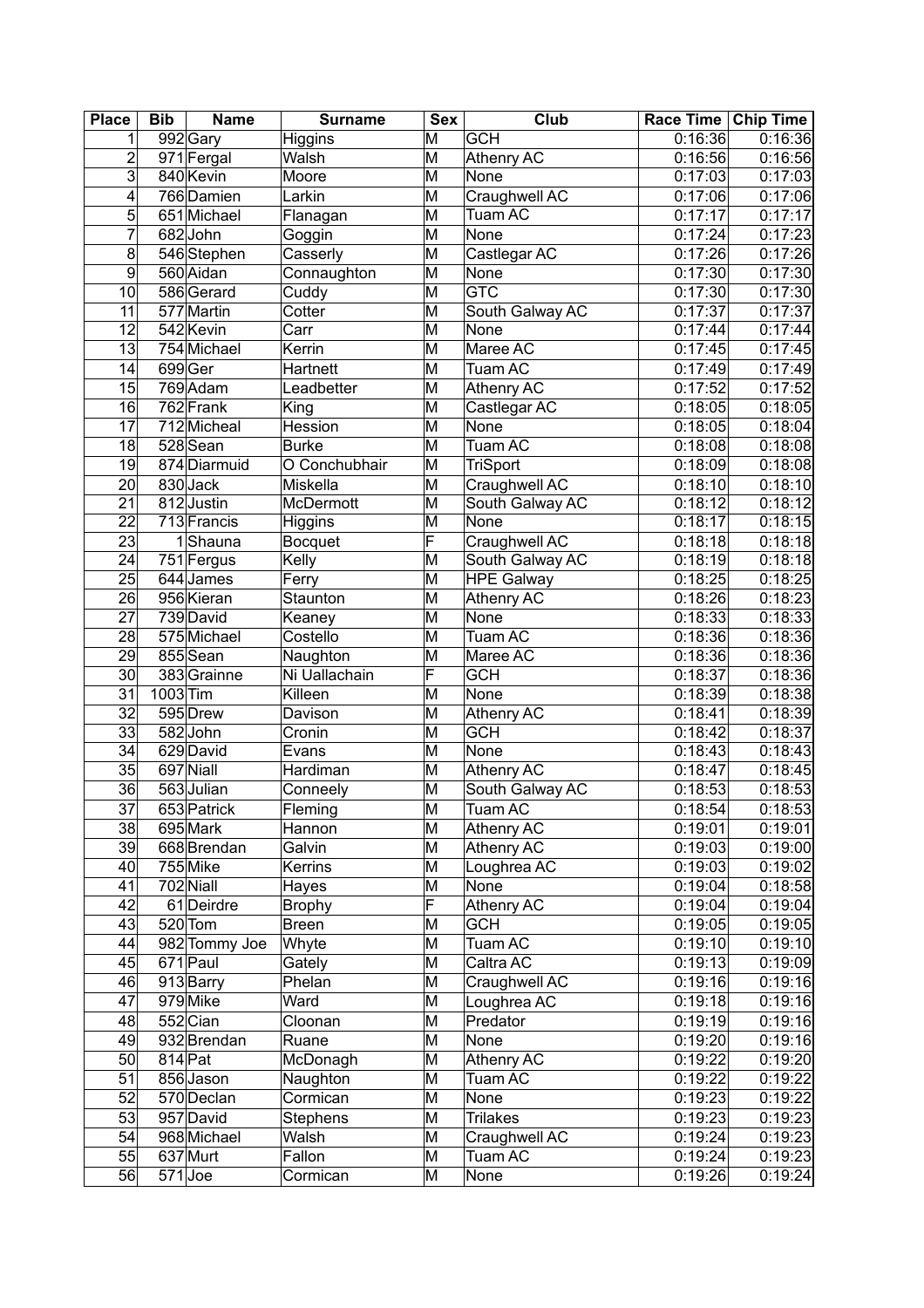| 57                    | 974 Kieran              | Walsh                     | M                            | Athenry AC            | 0:19:27            | 0:19:26            |
|-----------------------|-------------------------|---------------------------|------------------------------|-----------------------|--------------------|--------------------|
| 58                    | 717 Keith               | Holland                   | M                            | <b>HPE Galway</b>     | 0:19:28            | 0:19:21            |
| 59                    | 861 Philip              | Niland                    | M                            | Celbridge AC          | 0:19:29            | 0:19:27            |
| 60                    | 749 Derek               | Kelly                     | M                            | None                  | 0:19:30            | 0:19:29            |
| 61                    | 819 Morgan              | McHugh                    | M                            | <b>GTC</b>            | 0:19:31            | 0:19:31            |
| 62                    | 652 Conor               | Flanagan                  | M                            | Other                 | 0:19:32            | 0:19:25            |
| 63                    | 875 Ronan               | O Conghaile               | M                            | <b>GCH</b>            | 0:19:37            | 0:19:32            |
| 64                    | 994 Daithi              | Rafferty                  | M                            | Loughrea AC           | 0:19:37            | 0:19:34            |
| 65                    | 981 Bryan               | Weafer                    | M                            | <b>GCH</b>            | 0:19:38            | 0:19:38            |
| 66                    | 888 David               | O'Brien                   | M                            | None                  | 0:19:38            | 0:19:37            |
| 67                    | 837 Brendan             | Monaghan                  | M                            | Tuam AC               | 0:19:38            | 0:19:37            |
| 68                    | 625 David               | Dunne                     | M                            | Athenry AC            | 0:19:39            | 0:19:37            |
| 69                    | 842 Mark                | Moran                     | M                            | None                  | 0:19:39            | 0:19:39            |
| 70                    | 806 Ronan               | McCarthy                  | M                            | Athenry AC            | 0:19:40            | 0:19:39            |
| 71                    | 905 Mike                | O'Mahony                  | M                            | Craughwell AC         | 0:19:41            | 0:19:40            |
| 72                    | 128 Nessa               | de Burca                  | $\overline{\mathsf{F}}$      | <b>GCH</b>            | 0:19:41            | 0:19:38            |
| 73                    | 813 Brian               | McDonagh                  | M                            | East Galway AC        | 0:19:43            | 0:19:42            |
| 74                    | 930 Philip              | Roxby                     | M                            | Maree AC              | 0:19:45            | 0:19:41            |
| 75                    | 795 Fabian              | Mangan                    | M                            | Athenry AC            | 0:19:46            | 0:19:42            |
| 76                    | 978 Brendan             | Ward                      | M                            | None                  | 0:19:48            | 0:19:48            |
| 77                    | 727 Paul                |                           | M                            | Tuam AC               | 0:19:48            |                    |
| 78                    | 580 Shane               | Hynes<br>Crisham          | M                            | Tuam AC               | 0:19:50            | 0:19:47            |
| 79                    | 816 Martin              | <b>McGrath</b>            | $\overline{\mathsf{M}}$      | <b>None</b>           | 0:19:52            | 0:19:49            |
|                       |                         |                           | M                            |                       |                    | 0:19:45            |
| 80<br>81              | $962$ Ray               | Treacy                    |                              | Athenry AC            | 0:19:52            | 0:19:50            |
| 82                    | 576 Terry<br>328 Toni   | Costello                  | M<br>F                       | None<br>Loughrea AC   | 0:19:57            | 0:19:52            |
| 83                    |                         | McCarthy<br>Nevin         | M                            |                       | 0:20:00            | 0:19:59<br>0:19:54 |
|                       | 859 Tony<br>507 Michael |                           | M                            | Craughwell AC<br>None | 0:20:01<br>0:20:02 |                    |
| 84<br>$\overline{85}$ | 498 Julianne            | <b>Begley</b><br>Woodcock | F                            | None                  | 0:20:02            | 0:20:01            |
| 86                    | 211 Colette             | Glennon                   | F                            | None                  | 0:20:07            | 0:20:00<br>0:20:04 |
| 87                    | 935 Tomas               | Ryan                      | M                            | None                  | 0:20:07            | 0:20:04            |
| 88                    | 903 Martin              | $\overline{O}$ 'Hara      | M                            | Athenry AC            | 0:20:11            | 0:20:09            |
| 89                    | $1005$ Paul             | Walsh                     | M                            |                       | 0:20:12            | 0:20:08            |
| 90                    | 896 Kenneth             | O'Dea                     | M                            | <b>Athenry AC</b>     | 0:20:12            | 0:20:09            |
| 91                    | 673 William             | Geraghty                  | M                            | None                  | 0:20:15            | 0:20:11            |
| $\overline{92}$       | 501 Andrew              | Ainley                    | M                            | None                  | 0:20:16            | 0:20:12            |
| $\overline{93}$       | 389 Joanne              | O Boyle                   | $\overline{\mathsf{F}}$      | <b>GCH</b>            | 0:20:21            | 0:20:20            |
|                       |                         |                           |                              |                       |                    |                    |
| 94                    | 636 Padraic             | Fallon                    | M                            | Loughrea AC           | 0:20:22            | 0:20:18            |
| 95                    | 823 Conor               | McMullen                  | M                            | None                  | 0:20:24            | 0:20:14            |
| 96                    | 972 Michael             | Walsh                     | M                            | None                  | 0:20:29            | 0:20:27            |
| 97                    | 646 Adrian              | Fitzmaurice               | M<br>$\overline{\mathsf{F}}$ | Athenry AC            | 0:20:30            | 0:20:28            |
| 98                    | 372 Marie               | Nestor                    |                              | Athenry AC            | 0:20:31            | 0:20:27            |
| 99                    | 650 Tomas               | Flanagan                  | M                            | None                  | 0:20:32            | 0:20:29            |
| 100                   | 517 Diarmuid            | Brandon                   | M                            | None                  | 0:20:35            | 0:20:31            |
| 101                   | 892 Cormac              | O'Connor                  | M                            | <b>GCH</b>            | 0:20:46            | 0:20:43            |
| 102                   | 797 Ronan               | Mannion                   | M                            | Maree AC              | 0:20:47            | 0:20:39            |
| 103                   | 826 Pat                 | McSweeney                 | M                            | South Galway AC       | 0:20:47            | 0:20:44            |
| 104                   | 647 John                | Fitzmaurice               | M                            | None                  | 0:20:48            | 0:20:36            |
| 105                   | 927 Peter               | Reddington                | M                            | Tuam AC               | 0:20:48            | 0:20:44            |
| 106                   | 872 Eoghan              | O Ceallaigh               | M                            | None<br><b>CRH</b>    | 0:20:51            | 0:20:41            |
| 107<br>108            | 648 Mark<br>$894$  lan  | Flaherty<br>O'Connor      | M<br>M                       | None                  | 0:20:55<br>0:20:55 | 0:20:50<br>0:20:50 |
| 109                   | 999 Robert              | <b>Bradley</b>            | M                            | None                  | 0:20:55            | 0:20:47            |
| 110                   | 504 Paul                |                           | M                            | <b>Trilakes</b>       | 0:20:56            | 0:20:45            |
| 111                   |                         | <b>Batty</b><br>Miskell   | $\overline{\mathsf{F}}$      |                       | 0:20:59            | 0:20:57            |
|                       | 346 Ann marie           |                           | M                            | Tuam AC<br><b>CRH</b> |                    |                    |
| 112                   | 694 Paul                | Hanniffy                  |                              |                       | 0:20:59            | 0:20:55            |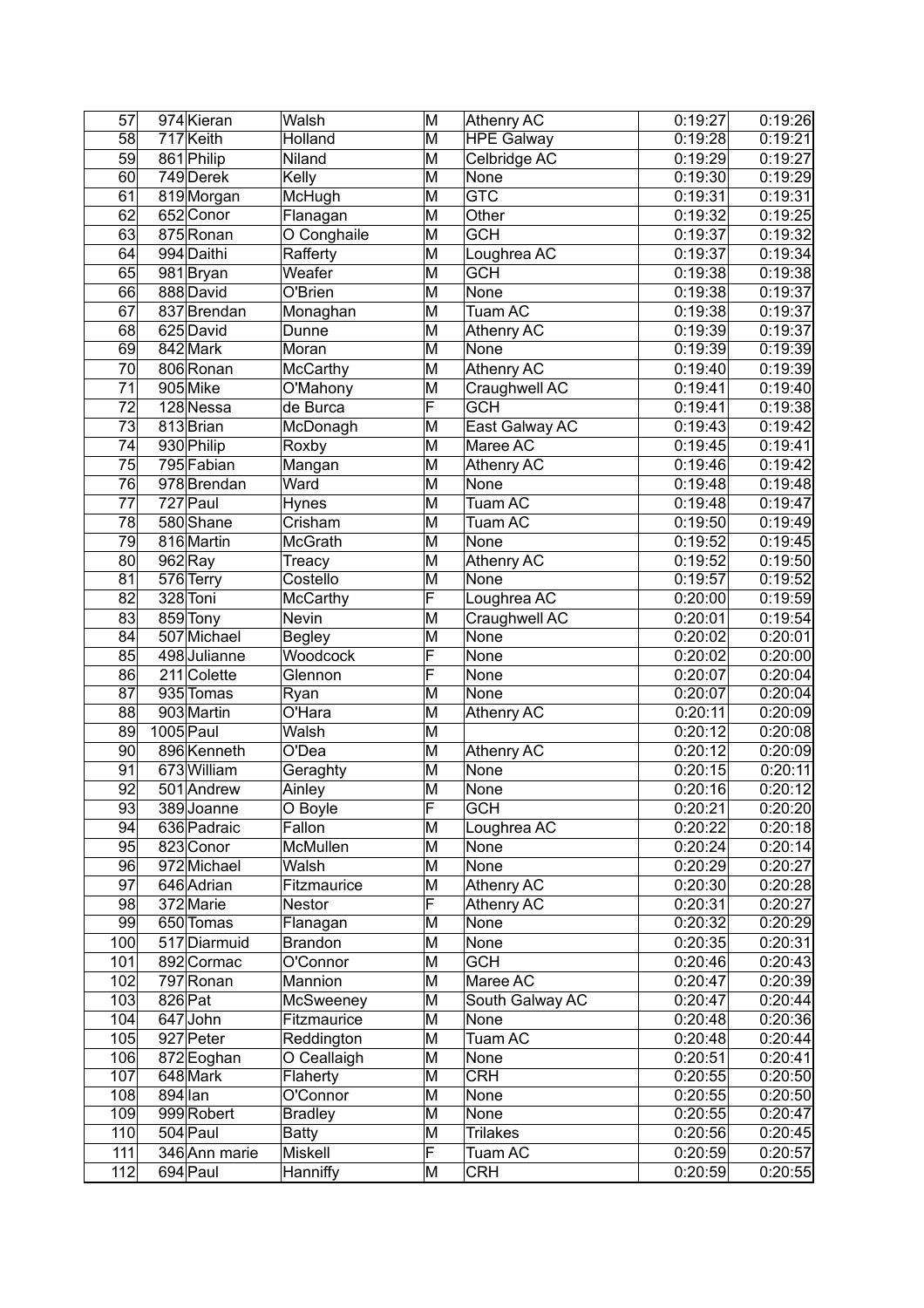| 113 | 477 Maggie    | Vahey             | F                       | <b>Athenry AC</b>     | 0:20:59 | 0:20:49 |
|-----|---------------|-------------------|-------------------------|-----------------------|---------|---------|
| 114 | 820 Gabriel   | McHugh            | $\overline{\mathsf{M}}$ | None                  | 0:21:00 | 0:20:46 |
| 115 | 914 Thomas    | Porter            | M                       | Craughwell AC         | 0:21:03 | 0:20:55 |
| 116 | 907 Shane     | O'Meara           | M                       | None                  | 0:21:04 | 0:20:58 |
| 117 | 427Linda      | Porter            | F                       | Craughwell AC         | 0:21:04 | 0:21:01 |
| 118 | 770 Donal     | Leahy             | M                       | <b>Athenry AC</b>     | 0:21:05 | 0:21:01 |
| 119 | 610 Fergus    | Donnellan         | M                       | <b>HPE Galway</b>     | 0:21:06 | 0:21:00 |
| 120 | 245 Anne      | Mulkeen           | $\overline{\mathsf{F}}$ | Tuam AC               | 0:21:11 | 0:21:08 |
| 121 | 601 Aidan     | Dillon            | M                       | <b>HPE Galway</b>     | 0:21:11 | 0:21:04 |
| 122 | 944 Mark      | Scullion          | M                       | <b>GCH</b>            | 0:21:11 | 0:20:55 |
| 123 | 658 David     | Forde             | M                       | <b>HPE</b> Galway     | 0:21:11 | 0:21:04 |
| 124 | 799 Laurik    | Mathieu           | M                       | None                  | 0:21:13 | 0:21:04 |
| 125 | 976 Sean      | Ward              | M                       | None                  | 0:21:13 | 0:21:05 |
|     |               |                   | $\overline{\mathsf{F}}$ |                       |         |         |
| 126 | 137 Deirdre   | Devane            |                         | Craughwell AC         | 0:21:14 | 0:21:06 |
| 127 | 866 Damien    | Noonan            | M                       | None                  | 0:21:15 | 0:21:09 |
| 128 | 865Liam       | Nolan             | M                       | South Galway AC       | 0:21:17 | 0:21:13 |
| 129 | 970 Gabriel   | Walsh             | M                       | <b>GTC</b>            | 0:21:18 | 0:21:12 |
| 130 | $922$ JP      | Quinn             | $\overline{\mathsf{M}}$ | Other                 | 0:21:20 | 0:21:13 |
| 131 | 190Sinead     | Foran             | $\overline{\mathsf{F}}$ | <b>Athenry AC</b>     | 0:21:21 | 0:21:16 |
| 132 | 60 Sinead     | <b>Brody</b>      | F                       | <b>GCH</b>            | 0:21:21 | 0:21:14 |
| 133 | 581 Alan      | Cronin            | M                       | None                  | 0:21:22 | 0:21:15 |
| 134 | 964 Oliver    | Tully             | M                       | None                  | 0:21:22 | 0:21:13 |
| 135 | 786 Marc      | Lynch             | M                       | Other                 | 0:21:23 | 0:21:07 |
| 136 | 942 Alexander | Schutz            | M                       | <b>HPE Galway</b>     | 0:21:25 | 0:21:20 |
| 137 | 602 Sean      | Dinneen           | M                       | <b>GCH</b>            | 0:21:25 | 0:21:23 |
| 138 | 721 Ciaran    | Horan             | M                       | Castlegar AC          | 0:21:26 | 0:21:24 |
| 139 | $817$ Niall   | <b>McGuinness</b> | M                       | South Galway AC       | 0:21:26 | 0:21:23 |
| 140 | 917 Frank     | Power             | M                       | South Galway AC       | 0:21:27 | 0:21:24 |
| 141 | 955 Michael   | Stapleton         | M                       | Loughrea AC           | 0:21:27 | 0:21:17 |
| 142 | 707 David     | Heaney            | M                       | <b>None</b>           | 0:21:29 | 0:21:17 |
| 143 | 835 Brian     | Moloney           | M                       | South Galway AC       | 0:21:31 | 0:21:28 |
| 144 | 362 Michelle  | Murphy            | F                       | None                  | 0:21:33 | 0:21:29 |
| 145 | 110 Collette  | Gill              | F                       | None                  | 0:21:36 | 0:21:33 |
| 146 | 665 Brian     | Gallagher         | M                       | None                  | 0:21:37 | 0:21:30 |
| 147 | 787 Francis   | Madden            | M                       | None                  | 0:21:38 | 0:21:30 |
| 148 | 90Jean        | Coleman           | F                       | Tuam AC               | 0:21:38 | 0:21:33 |
| 149 | $403$ Emer    | O'Connell         | F                       | Corrib AC             | 0:21:39 | 0:21:34 |
| 150 | $605$ Paul    | Doherty           | M                       | None                  | 0:21:40 | 0:21:34 |
| 151 | 748 Jason     | Kelly             | M                       | <b>GCH</b>            | 0:21:40 | 0:21:35 |
| 152 | 561 Shane     | Conneely          | M                       | None                  | 0:21:41 | 0:21:36 |
| 153 | 738 Michael   | Keane             | M                       | Maree AC              | 0:21:42 | 0:21:34 |
| 154 | 714 John Joe  | Higgins           | M                       | Corofin AC            | 0:21:43 | 0:21:41 |
| 155 | 784 James     | Lundon            | M                       | Athenry AC            | 0:21:43 | 0:21:39 |
| 156 | 710 Paul      | Hehir             | M                       | <b>GCH</b>            | 0:21:43 | 0:21:40 |
| 157 | 539 Domhnall  | Canney            | M                       | Tuam AC               | 0:21:46 | 0:21:36 |
| 158 | 809 Robert    | McConkey          | M                       | None                  | 0:21:46 | 0:21:39 |
| 159 | 687 Paul      | Greaney           | M                       | None                  | 0:21:46 | 0:21:32 |
| 160 | 880 Reamonn   | O Flatharta       | M                       | None                  | 0:21:48 | 0:21:37 |
| 161 | 937 Declan    | Ryan              | M                       | None                  | 0:21:51 | 0:21:45 |
| 162 | 660 Martin    | Fortune           | M                       | None                  | 0:21:53 | 0:21:40 |
| 163 | 578Joseph     | Coyle             | M                       | Craughwell AC         | 0:21:54 | 0:21:50 |
| 164 | 904 Tony      | O'Hare            | M                       | None                  | 0:21:54 | 0:21:22 |
| 165 | 853 Wojciech  | Musial            | M                       | Marathon Club Ireland | 0:21:55 | 0:21:48 |
| 166 | 990 Francis   |                   | M                       | None                  | 0:21:55 | 0:21:46 |
| 167 | 851 James     | Finucane          | M                       | <b>GCH</b>            | 0:21:56 | 0:21:47 |
|     |               | Murphy            |                         |                       |         |         |
| 168 | 669Shane      | Galvin            | M                       | <b>GTC</b>            | 0:22:00 | 0:21:51 |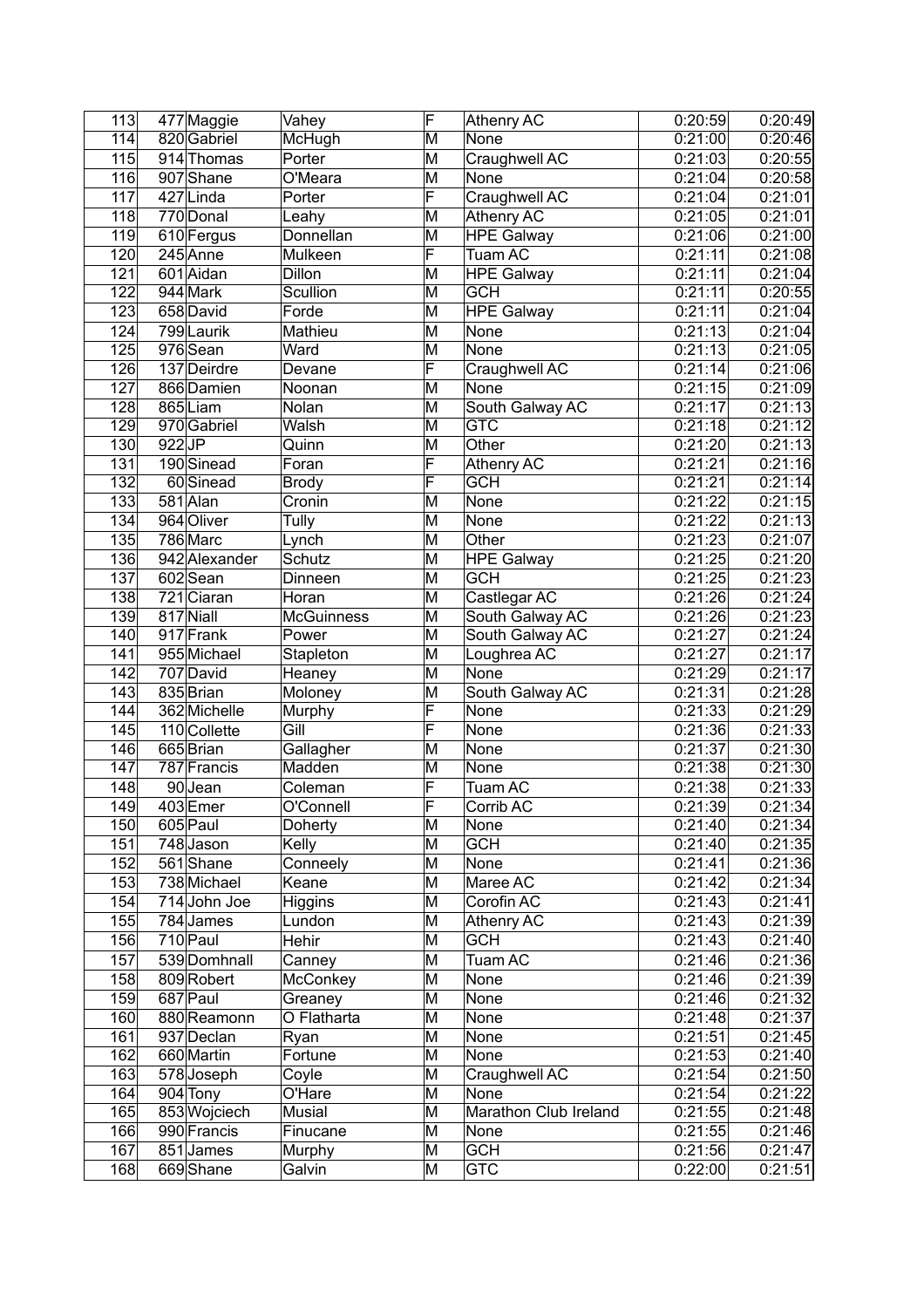| 169              | 792 Declan           | Mahon             | M                       | Predator              | 0:22:00 | 0:21:49 |
|------------------|----------------------|-------------------|-------------------------|-----------------------|---------|---------|
| $\overline{170}$ | 980 Mirko            | Warnke            | M                       | Marathon Club Ireland | 0:22:00 | 0:21:48 |
| 171              | 691 Kieran           | Guiry             | M                       | Athenry AC            | 0:22:01 | 0:21:59 |
| 172              | $527$ Frank          | <b>Burke</b>      | M                       | <b>Athenry AC</b>     | 0:22:01 | 0:21:59 |
| 173              | 926 George           | Rahmani           | M                       | <b>GTC</b>            | 0:22:03 | 0:21:55 |
| 174              | 846 Paul             | Mulrennan         | M                       | None                  | 0:22:04 | 0:21:54 |
| 175              | 624 Shane            | Dunne             | M                       | None                  | 0:22:05 | 0:21:59 |
| 176              | 954 Steve            | <b>Spittles</b>   | M                       | None                  | 0:22:07 | 0:21:50 |
| 177              | $657$ Tim            | Folan             | M                       | <b>GCH</b>            | 0:22:08 | 0:22:03 |
| 178              | $439$ Sue            | Redmond           | F                       | <b>GTC</b>            | 0:22:09 | 0:21:57 |
| 179              | 711 Alphonsus        | Heneghan          | M                       | Loughrea AC           | 0:22:10 | 0:22:06 |
| 180              | 565John              | Connolly          | M                       | None                  | 0:22:10 | 0:22:02 |
| 181              | 619 Kevin            | Duffy             | M                       | Castlegar AC          | 0:22:11 | 0:21:57 |
| 182              | 649 Patrick          | Flaherty          | M                       | <b>HPE Galway</b>     | 0:22:11 | 0:22:05 |
| 183              | 185Joanne            | Flanagan          | F                       | Gotri                 | 0:22:12 | 0:22:06 |
| 184              | $773$ Jim            | Leahy             | M                       | Athenry AC            | 0:22:13 | 0:22:11 |
| 185              | 688 Russell          | Greaney           | M                       | None                  | 0:22:14 | 0:22:02 |
| 186              | $\overline{791}$ Jim | Maher             | M                       | <b>HPE Galway</b>     | 0:22:15 | 0:22:14 |
| 187              | 899 Brian            | O'Donnell         | M                       | Athenry AC            | 0:22:16 | 0:22:11 |
| 188              | 696 Stephen          | Hanrahan          | M                       | Loughrea AC           | 0:22:16 | 0:22:06 |
| 189              | 642 Anthony          | Farry             | M                       | Tuam AC               | 0:22:16 | 0:22:02 |
| 190              | 763 Michael          | Laffey            | M                       | None                  | 0:22:17 | 0:21:58 |
| 191              | 599 William          | Dervan            | M                       | None                  | 0:22:17 | 0:22:02 |
| 192              | 612 Michael          | Doona             | M                       | None                  | 0:22:21 | 0:22:08 |
| 193              | 562 Dara             | Conneely          | M                       | None                  | 0:22:21 | 0:22:09 |
| 194              | $675$ Tim            | Geraghty          | M                       | Tuam AC               | 0:22:21 | 0:22:08 |
| 195              | 796 Thomas           | Mannion           | M                       | Tuam AC               | 0:22:26 | 0:22:24 |
| 196              | 606 Gary             | Doherty           | M                       | <b>Athenry AC</b>     | 0:22:27 | 0:22:03 |
| 197              | 836 Gearoid          | Moloney           | M                       | Maree AC              | 0:22:29 | 0:22:21 |
| 198              | 53 Eimear            | <b>Bray</b>       | $\overline{\mathsf{F}}$ | Corofin AC            | 0:22:29 | 0:22:27 |
| 199              | 536 Mark             | Campbell          | M                       | Craughwell AC         | 0:22:29 | 0:22:24 |
| 200              | 622 Noel             | Duggan            | M                       | None                  | 0:22:30 | 0:22:15 |
| 201              | 152 Fiona            | Doughan           | F                       | Athenry AC            | 0:22:31 | 0:22:22 |
| 202              | 117 Yvonne           | Croke             | $\overline{\mathsf{F}}$ | Maree AC              | 0:22:31 | 0:22:23 |
| 203              | 670 Vincent          | Garvey            | M                       | <b>HPE Galway</b>     | 0:22:31 | 0:22:01 |
| 204              | 683 Noel             | Gorman            | M                       | Craughwell AC         | 0:22:32 | 0:22:26 |
| 205              | 757 Tony             | Killarney         | M                       | Athenry AC            | 0:22:34 | 0:22:25 |
| 206              | 465 Orla             | Stevens           | F                       | Athenry AC            | 0:22:34 | 0:22:26 |
| 207              | 794 Tomas            | Mangan            | M                       | Athenry AC            | 0:22:38 | 0:22:30 |
| 208              | 202 Noelle           | Gannon            | F                       | Tuam AC               | 0:22:38 | 0:22:35 |
| 209              | 547 Jose             | Cazalilla         | M                       | None                  | 0:22:42 | 0:22:35 |
| 210              | 574 Patrick          | Costello          | M                       | Predator              | 0:22:45 | 0:22:39 |
| 211              | 666 Vinny            | Gallagher         | M                       | None                  | 0:22:47 | 0:22:34 |
| 212              | 759 Daire            | Killian           | M                       | None                  | 0:22:48 | 0:22:40 |
| 213              | 975 Gerard           | Walsh             | M                       | Athenry AC            | 0:22:48 | 0:22:37 |
| 214              | 549 Aaron            | Clarke            | M                       | None                  | 0:22:49 | 0:22:37 |
| 215              | 58 David             | <b>Broderick</b>  | M                       | None                  | 0:22:50 | 0:22:40 |
| 216              | 545 Tony             | Casserly          | M                       | Castlegar AC          | 0:22:50 | 0:22:43 |
| 217              | 423 Christie         | O'Toole           | F                       | None                  | 0:22:50 | 0:22:26 |
| 218              | 698 David            | Hardiman          | M                       | None                  | 0:22:51 | 0:22:42 |
| 219              | 519 Gearoid          | <b>Breathnach</b> | M                       | None                  | 0:22:52 | 0:22:32 |
| 220              | 864 Kevin            | Nolan             | M                       | Loughrea AC           | 0:22:55 | 0:22:49 |
| 221              | 83Janet              | Clancy            | F                       | Athenry AC            | 0:22:56 | 0:22:47 |
| 222              | 615 Aidan            | Doyle             | M                       | Tuam AC               | 0:22:57 | 0:22:48 |
| 223              | 728 Simon            | Iwasaki           | M                       | <b>HPE Galway</b>     | 0:22:59 | 0:22:46 |
| 224              | 839 Patrick          | Monahan           | M                       | None                  | 0:23:00 | 0:22:49 |
|                  |                      |                   |                         |                       |         |         |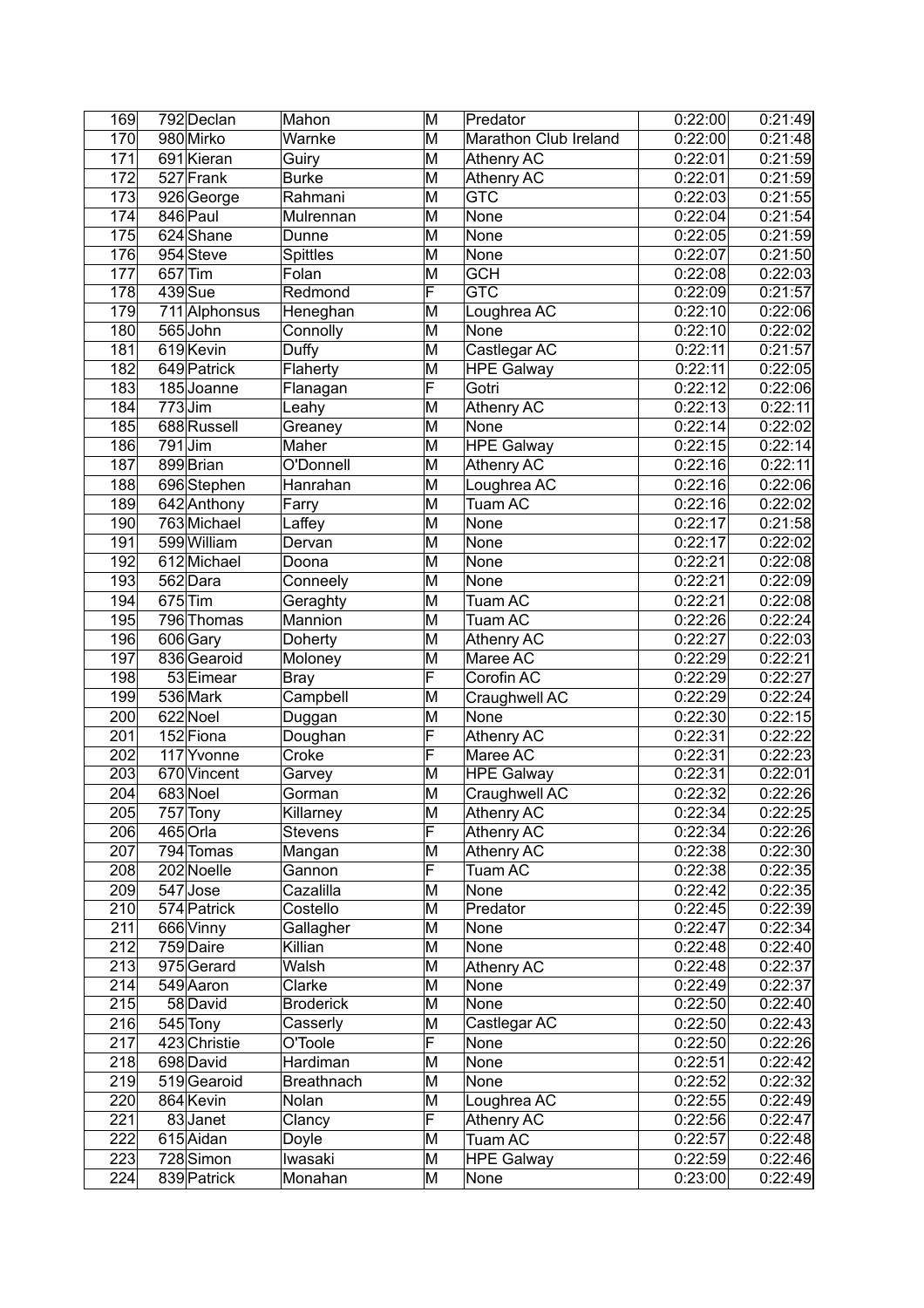| 225              | $847$ Enda      | Munnelly          | M                       | Athenry AC        | 0:23:00 | 0:22:51 |
|------------------|-----------------|-------------------|-------------------------|-------------------|---------|---------|
| 226              | 949 Paddy       | Small             | M                       | None              | 0:23:01 | 0:22:41 |
| 227              | 129 Aideen      | De Paor           | F                       | <b>GCH</b>        | 0:23:04 | 0:22:43 |
| 228              | $272$ Eimear    | Keary             | F                       | None              | 0:23:06 | 0:22:49 |
| 229              | 635John         | Fahy              | M                       | Tuam AC           | 0:23:10 | 0:23:09 |
| 230              | 910 Eoin        | O'Sullivan        | M                       | <b>Athenry AC</b> | 0:23:11 | 0:22:49 |
| 231              | $337$ Linda     | <b>McGuinness</b> | F                       | <b>GCH</b>        | 0:23:12 | 0:22:55 |
| 232              | 938 Brendan     | Ryan              | M                       | <b>None</b>       | 0:23:13 | 0:22:57 |
| 233              | 118 Lorraine    | Cronnolly         | F                       | None              | 0:23:16 | 0:22:58 |
| 234              | 893 Robert      | O'Connor          | M                       | None              | 0:23:24 | 0:23:18 |
| 235              | 793 Kevin       | Malone            | M                       | None              | 0:23:25 | 0:23:12 |
| 236              | 206 Aideen      | Gilchrist         | F                       | Craughwell AC     | 0:23:26 | 0:23:20 |
| 237              | 506 Niall       | <b>Beatty</b>     | M                       | None              | 0:23:28 | 0:23:08 |
| 238              | 858 Jonathan    | Nestor            | M                       | None              | 0:23:29 | 0:23:11 |
| 239              | 540 Raymond     | Canney            | M                       | Tuam AC           | 0:23:29 | 0:23:21 |
| 240              | $71$ Eimear     | <b>Butler</b>     | F                       | None              | 0:23:31 | 0:23:25 |
| 241              | $132$ Rena      | Deely             | F                       | Craughwell AC     | 0:23:32 | 0:23:26 |
| 242              | 271 Catherine   | Keane Murphy      | F                       | <b>GCH</b>        | 0:23:33 | 0:23:26 |
| 243              | 901 David       | O'Flaherty        | M                       | <b>HPE Galway</b> | 0:23:34 | 0:23:24 |
| 244              | 82 Claire       | Cellarius         | $\overline{\mathsf{F}}$ | Corofin AC        | 0:23:35 | 0:23:26 |
| 245              | 572 Micheal     | Cormican          | M                       | None              | 0:23:36 | 0:23:06 |
| 246              | 760 Basil       | King              | M                       | <b>Athenry AC</b> | 0:23:39 | 0:23:12 |
| 247              | 639 Brian       | Farrell           | M                       | <b>Athenry AC</b> | 0:23:40 | 0:23:21 |
| 248              | 641 Thomas      | Farrelly          | M                       | Loughrea AC       | 0:23:41 | 0:23:30 |
| 249              | 776 Barry       | Leenane           | M                       | None              | 0:23:42 | 0:23:30 |
| 250              | 592 Niall       | Daly              | M                       | <b>GCH</b>        | 0:23:43 | 0:23:28 |
| 251              | $111$ Ann       | Cormican          | F                       | <b>GCH</b>        | 0:23:45 | 0:23:29 |
| 252              | 379Sharon       | NÃ- Loideáin      | F                       | None              | 0:23:45 | 0:23:24 |
| 253              | 424 Mags        | Page              | F                       | None              | 0:23:47 | 0:23:31 |
| 254              | 778 Sylvester   | Lenihan           | M                       | None              | 0:23:48 | 0:23:24 |
| 255              | 876 Eoin        | Ó Conghaile       | M                       | <b>HPE Galway</b> | 0:23:50 | 0:23:37 |
| 256              | 895 Rory        | O'Connor          | M                       | Tuam AC           | 0:23:51 | 0:23:48 |
| 257              | 827 Will        | Meaney            | M                       | None              | 0:23:53 | 0:23:38 |
| 258              | 45 Mairead      | <b>Blake</b>      | F                       | Athenry AC        | 0:23:53 | 0:23:28 |
| 259              | 434 Deirdre     | Quinn             | F                       | <b>Athenry AC</b> | 0:23:54 | 0:23:28 |
| 260              | 551 Gerard      | Clery             | M                       | Predator          | 0:23:54 | 0:23:44 |
| $\overline{261}$ | 781 Martin      | Lennon            | $\overline{\mathsf{M}}$ | East Galway AC    | 0:23:54 | 0:23:34 |
| 262              | 745 Fran        | Keating           | M                       | Corrib AC         | 0:23:57 | 0:23:38 |
| 263              | 634 Noel        | Fahy              | M                       | South Galway AC   | 0:23:59 | 0:23:39 |
| 264              | 557 Malachy     | Conlon            | M                       | Athenry AC        | 0:23:59 | 0:23:47 |
| 265              | 911 Tony        | Palmer            | $\overline{\mathsf{M}}$ | None              | 0:24:00 | 0:23:29 |
| 266              | 353 Noreen      | Monaghan Feeney   | F                       | None              | 0:24:00 | 0:23:41 |
| 267              | 676 Dermot      | Gibson            | M                       | None              | 0:24:01 | 0:23:41 |
| 268              | 374 Majella     | Ni Chriochain     | F                       | <b>GCH</b>        | 0:24:01 | 0:23:46 |
| 269              | 843 Paul        | Moran             | M                       | None              | 0:24:05 | 0:23:39 |
| 270              | $726$ Joe       | Hyland            | M                       | None              | 0:24:08 | 0:23:45 |
| $\overline{271}$ | 916Liam         | Power             | M                       | None              | 0:24:08 | 0:23:37 |
| 272              | 656 Gerry       | Fogarty           | M                       | Maree AC          | 0:24:08 | 0:23:55 |
| 273              | 724 Richie      | Humphreys         | M                       | Athenry AC        | 0:24:10 | 0:23:44 |
| 274              | 216 Noel        | Conneely          | M                       | None              | 0:24:11 | 0:23:43 |
| 275              | 959 Christopher | Talbot            | M                       | None              | 0:24:12 | 0:24:04 |
| 276              | 417 Sabrina     | O'Regan           | $\overline{\mathsf{F}}$ | Loughrea AC       | 0:24:13 | 0:23:59 |
| 277              | 249 Carmel      | Higgins           | F                       | Corofin AC        | 0:24:14 | 0:23:58 |
| 278              | $331$ Tina      | McDonagh          | F                       | Corofin AC        | 0:24:14 | 0:23:58 |
| 279              | 686 Kenneth     | Greaney           | M                       | None              | 0:24:14 | 0:23:57 |
| 280              | 850 Ross        | Murphy            | M                       | None              | 0:24:15 | 0:23:56 |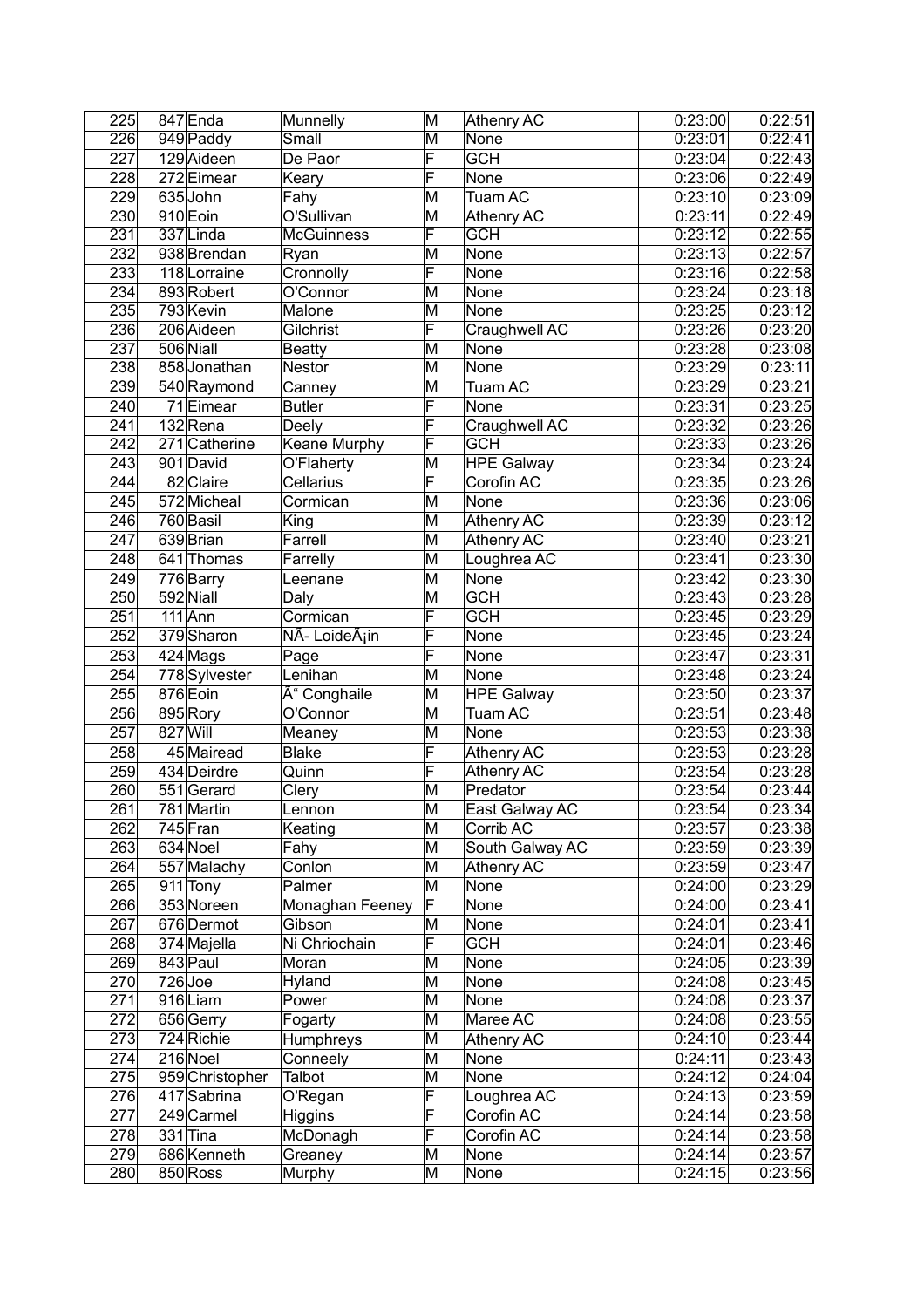| 281 | 732 Kieran     | Joyce         | M                       | None              | 0:24:16 | 0:23:52 |
|-----|----------------|---------------|-------------------------|-------------------|---------|---------|
| 282 | 961 Michael    | Talbot        | $\overline{\mathsf{M}}$ | None              | 0:24:17 | 0:24:09 |
| 283 | 428 Laura      | Porter        | F                       | Craughwell AC     | 0:24:19 | 0:24:12 |
| 284 | 743 Robert     | Keary         | M                       | Loughrea AC       | 0:24:19 | 0:24:09 |
| 285 | 632 Tadhg      | Fahy          | M                       | Loughrea AC       | 0:24:20 | 0:24:09 |
| 286 | 953 Brian      | <b>Somers</b> | M                       | None              | 0:24:21 | 0:24:03 |
| 287 | 321 Aisling    | Martyn        | $\overline{\mathsf{F}}$ | Maree AC          | 0:24:23 | 0:24:09 |
| 288 | $941$ Gus      | Sammin        | M                       | None              | 0:24:25 | 0:23:54 |
| 289 | 156 Maria      | Duddy         | F                       | None              | 0:24:25 | 0:24:03 |
| 290 | 421 Claire     | O'Sullivan    | F                       | None              | 0:24:25 | 0:24:14 |
| 291 | 643John        | Fawl          | M                       | None              | 0:24:25 | 0:24:00 |
| 292 | 609James       | Donnellan     | M                       | <b>HPE Galway</b> | 0:24:26 | 0:24:15 |
| 293 | 920John        | Quinlivan     | M                       | Maree AC          | 0:24:27 | 0:24:13 |
| 294 | 744 Fran       | Keating       | M                       | Corrib AC         | 0:24:29 | 0:24:11 |
| 295 | 753 Kevin      | Kenny         | M                       | None              | 0:24:30 | 0:23:57 |
| 296 | 261 Maeve      | Hynes         | F                       | None              | 0:24:30 | 0:23:59 |
| 297 | 276 Fiona      |               | F                       |                   |         |         |
|     |                | Kelly         | $\overline{\sf F}$      | Craughwell AC     | 0:24:31 | 0:24:13 |
| 298 | 304 Kasia      | Lewandowska   | F                       | None              | 0:24:32 | 0:24:01 |
| 299 | $210$ Cara     | Gleeson       |                         | <b>GTC</b>        | 0:24:33 | 0:24:20 |
| 300 | 442 Sarah      | Reynolds      | F                       | None              | 0:24:35 | 0:24:23 |
| 301 | 386 Therese    | Noone         | F                       | Athenry AC        | 0:24:38 | 0:24:31 |
| 302 | 100 Elaine     | Conmy         | F                       | None              | 0:24:38 | 0:24:32 |
| 303 | 897 James      | O'Dea         | M                       | <b>HPE Galway</b> | 0:24:41 | 0:24:26 |
| 304 | 303 Clodagh    | Lennon        | F                       | None              | 0:24:41 | 0:24:17 |
| 305 | 204 Brenda     | Gavin         | F                       | <b>GCH</b>        | 0:24:43 | 0:24:27 |
| 306 | 197 Sinead     | Gaffney       | F                       | None              | 0:24:47 | 0:24:45 |
| 307 | 737 Mark       | Keane         | M                       | East Galway AC    | 0:24:49 | 0:24:24 |
| 308 | 49 Patricia    | Boyle         | F                       | None              | 0:24:50 | 0:24:36 |
| 309 | 719 Tommy      | Hopkins       | M                       | Tuam AC           | 0:24:51 | 0:24:49 |
| 310 | 462 Susanne    | Smith         | F                       | <b>GCH</b>        | 0:24:52 | 0:24:42 |
| 311 | 460 Aoife      | Shaughnessy   | F                       | Athenry AC        | 0:24:53 | 0:24:46 |
| 312 | 262 Angelina   | Hynes         | F                       | <b>CRH</b>        | 0:24:53 | 0:24:38 |
| 313 | 493 Marguerite | Wilkinson     | F                       | <b>Athenry AC</b> | 0:24:54 | 0:24:45 |
| 314 | 600 Kevin      | Devane        | M                       | <b>Athenry AC</b> | 0:24:54 | 0:24:45 |
| 315 | 908John        | O'Neill       | M                       | Other             | 0:24:55 | 0:24:42 |
| 316 | 909Mike        | O'Neill       | M                       | <b>None</b>       | 0:24:56 | 0:24:45 |
| 317 | 593 Ciaran     | Davey         | $\overline{\mathsf{M}}$ | None              | 0:24:56 | 0:24:46 |
| 318 | 912 Andrew     | Parkinson     | M                       | None              | 0:24:56 | 0:24:49 |
| 319 | 664 Paul       | Gahan         | M                       | None              | 0:24:57 | 0:24:27 |
| 320 | 620 Cathal     | Duffy         | M                       | <b>Athenry AC</b> | 0:25:00 | 0:24:50 |
| 321 | 108 Ciara      | Corduff       | F                       | Other             | 0:25:01 | 0:24:43 |
| 322 | 841 David      | Moran         | M                       | None              | 0:25:01 | 0:24:38 |
| 323 | 765 Justin     | Lane          | M                       | Tuam AC           | 0:25:01 | 0:24:53 |
| 324 | 963Gerry       | Treacy        | M                       | Craughwell AC     | 0:25:03 | 0:24:45 |
| 325 | 310 Fiona      | Lyons         | F                       | None              | 0:25:04 | 0:24:51 |
| 326 | 143Joanne      | Dolan         | F                       | Loughrea AC       | 0:25:06 | 0:24:54 |
| 327 | 70 Roisin      | <b>Burke</b>  | F                       | None              | 0:25:07 | 0:24:59 |
| 328 | 431 Christina  | Quinn         | F                       | None              | 0:25:07 | 0:24:46 |
| 329 | 64 Emily       | <b>Bruton</b> | F                       | <b>GCH</b>        | 0:25:08 | 0:24:56 |
| 330 | 579 Philip     | Cribbin       | M                       | <b>CRH</b>        | 0:25:08 | 0:24:55 |
| 331 | 630 Steve      | Everard       | M                       | None              | 0:25:08 | 0:24:52 |
| 332 | 187 Miriam     | Flatley       | F                       | None              | 0:25:08 | 0:24:45 |
| 333 | 742 Stephen    | Keary         | M                       | None              | 0:25:10 | 0:24:51 |
| 334 | 194Lorna       | Freeman       | F                       | Athenry AC        | 0:25:11 | 0:24:55 |
| 335 | 525 Brian      | Bruton        | M                       | <b>GCH</b>        | 0:25:12 | 0:25:12 |
| 336 | 623 Frank      | Dunleavy      | M                       | None              | 0:25:13 | 0:24:45 |
|     |                |               |                         |                   |         |         |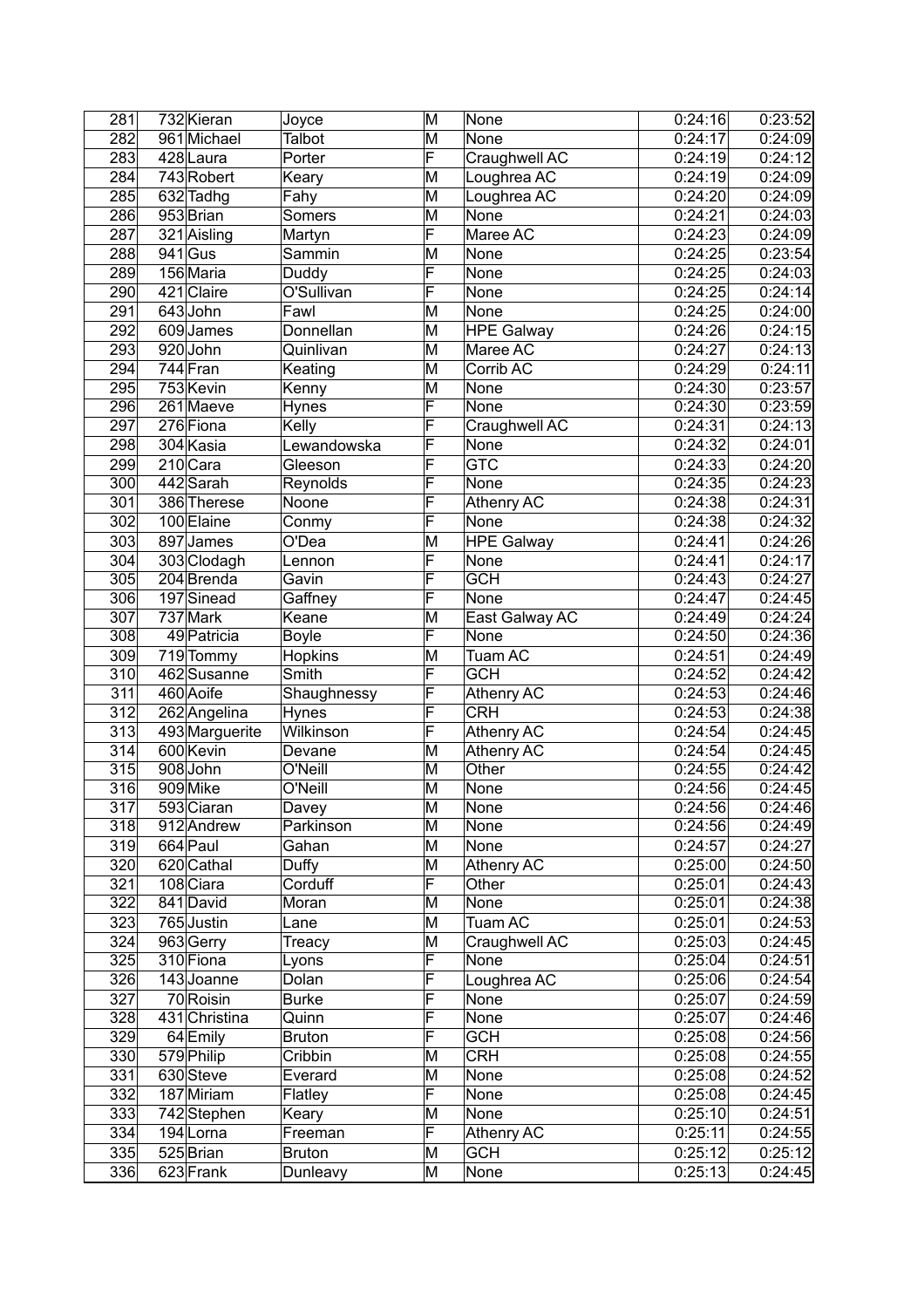| 337              | 105 Marie     | Connolly      | F                       | <b>GTC</b>        | 0:25:13 | 0:24:49 |
|------------------|---------------|---------------|-------------------------|-------------------|---------|---------|
| 338              | 736 Shane     | Keane         | M                       | East Galway AC    | 0:25:16 | 0:24:53 |
| 339              | 921 Padraic   | Quinn         | M                       | None              | 0:25:16 | 0:25:01 |
| 340              | 295 Assumpta  | King          | F                       | <b>Athenry AC</b> | 0:25:17 | 0:24:55 |
| 341              | 414 Eimear    | O'Looney      | F                       | None              | 0:25:20 | 0:25:02 |
| 342              | $789$ Tom     | Maguire       | M                       | None              | 0:25:20 | 0:24:45 |
| 343              | 225 Deirdre   | Groake        | $\overline{\mathsf{F}}$ | None              | 0:25:24 | 0:25:04 |
| 344              | 730 Mark      | Jennings      | M                       | Other             | 0:25:24 | 0:25:08 |
| 345              | 931 Thomas    | Ruane         | M                       | None              | 0:25:26 | 0:25:10 |
| 346              | 573 Ronan     | Corrigan      | M                       | None              | 0:25:26 | 0:25:02 |
| 347              | 448 Leah      | Roxby         | F                       | None              | 0:25:27 | 0:25:22 |
| 348              | 496 Annette   | Wilson        | F                       | None              | 0:25:28 | 0:25:06 |
| 349              | 47 Catherine  | <b>Bourke</b> | F                       | Maree AC          | 0:25:31 | 0:25:08 |
| 350              | 238 Irene     | Headd         | F                       | South Galway AC   | 0:25:32 | 0:25:11 |
| 351              | 126 Katherine | Cussen        | F                       | None              | 0:25:35 | 0:25:30 |
| 352              | 195 Caroline  | Freeney       | F                       | <b>Athenry AC</b> | 0:25:35 | 0:25:25 |
| 353              | 591 Eanna     | Daly          | M                       | <b>Athenry AC</b> | 0:25:37 | 0:25:11 |
| 354              | 359 Teresa    | Morrissey     | $\overline{\mathsf{F}}$ | None              | 0:25:38 | 0:25:26 |
| 355              | 734 Martin    | Keane         | M                       | Athenry AC        | 0:25:38 | 0:25:35 |
| 356              | 772 Eamon     | Leahy         | M                       | None              | 0:25:39 | 0:25:35 |
| 357              | 463 Lorraine  | Stenson       | F                       | None              | 0:25:39 | 0:25:26 |
| 358              | 68 Aoife      | <b>Burke</b>  | F                       | None              | 0:25:40 | 0:25:13 |
| 359              | 119 Noreen    | Cullinan      | F                       | None              | 0:25:40 | 0:25:21 |
| 360              | 288 Michelle  | Kerrigan      | F                       | Loughrea AC       | 0:25:40 | 0:25:28 |
| 361              | $221$ Sharon  | Greaney       | F                       | Craughwell AC     | 0:25:42 | 0:25:34 |
| 362              | 242 Marie     | Hennelly      | F                       | <b>GCH</b>        | 0:25:43 | 0:25:21 |
| 363              | $250$ Joan    | Higgins       | F                       | Corofin AC        | 0:25:44 | 0:25:29 |
| 364              | 419 Kellie    | O'Shaughnessy | F                       | Corofin AC        | 0:25:44 | 0:25:30 |
| 365              | 531 Martin    | <b>Burke</b>  | M                       | None              | 0:25:52 | 0:25:33 |
| 366              | $125$ Helen   | Cusack        | F                       | None              | 0:25:53 | 0:25:41 |
| 367              | 731 Tony      | Jordan        | M                       | Maree AC          | 0:25:55 | 0:25:24 |
| 368              | 640 Noel      | Farrell       | M                       | Loughrea AC       | 0:25:55 | 0:25:31 |
| 369              | 928 Trevor    | Rowland       | M                       | <b>GTC</b>        | 0:25:55 | 0:25:31 |
| 370              | 326 Edel      | Mc Hale       | F                       | None              | 0:25:56 | 0:25:31 |
| 371              | 590 Tony      | Daley         | M                       | <b>Athenry AC</b> | 0:25:56 | 0:25:20 |
| $\overline{372}$ | 693 Declan    | Hanniffy      | M                       | None              | 0:25:57 | 0:25:48 |
| $\overline{373}$ | 308 Anne      | Lyng          | $\overline{\mathsf{F}}$ | <b>Athenry AC</b> | 0:25:57 | 0:25:41 |
| 374              | 330 Paul      | McDonagh      | M                       | None              | 0:25:58 | 0:25:38 |
| 375              | 184 Ruth      | Flaherty      | F                       | Castlegar AC      | 0:26:00 | 0:25:41 |
| 376              | 365 Joanne    | Murphy        | F                       | None              | 0:26:02 | 0:25:54 |
| 377              | 398 Siobhan   | O'Brien       | $\overline{\mathsf{F}}$ | None              | 0:26:03 | 0:25:46 |
| 378              | 608 Tim       | Donnellan     | M                       | None              | 0:26:03 | 0:25:45 |
| 379              | 135 Claire    | Dempsey       | F                       | None              | 0:26:03 | 0:25:27 |
| 380              | 849 Mark      | Murphy        | M                       | None              | 0:26:05 | 0:25:31 |
| 381              | 499 Olivia    | Wynne         | F                       | Tuam AC           | 0:26:06 | 0:25:51 |
| 382              | 661 Aaron     | Fox           | M                       | <b>HPE Galway</b> | 0:26:08 | 0:25:57 |
| 383              | 919 Cormac    | Quillinan     | M                       | None              | 0:26:09 | 0:26:02 |
| 384              | 943John       | Scroope       | M                       | None              | 0:26:13 | 0:25:38 |
| 385              | 131 Denise    | De Paor       | F                       | None              | 0:26:16 | 0:25:56 |
| 386              | 146 Patricia  | Donnellan     | F                       | None              | 0:26:16 | 0:25:56 |
| 387              | 422 Aisling   | O'Sullivan    | $\overline{\mathsf{F}}$ | None              | 0:26:16 | 0:25:58 |
| 388              | 198 Colleen   | Gallagher     | F                       | None              | 0:26:17 | 0:25:55 |
| 389              | 121 Majella   | Cummins       | F                       | Athenry AC        | 0:26:18 | 0:26:08 |
| 390              | $505$ TJ      | <b>Beatty</b> | M                       | Loughrea AC       | 0:26:19 | 0:26:00 |
| 391              | 690Joe        | Grehan        | M                       | None              | 0:26:19 | 0:26:00 |
| 392              | 662 Noel      | Fox           | M                       | Athenry AC        | 0:26:19 | 0:25:57 |
|                  |               |               |                         |                   |         |         |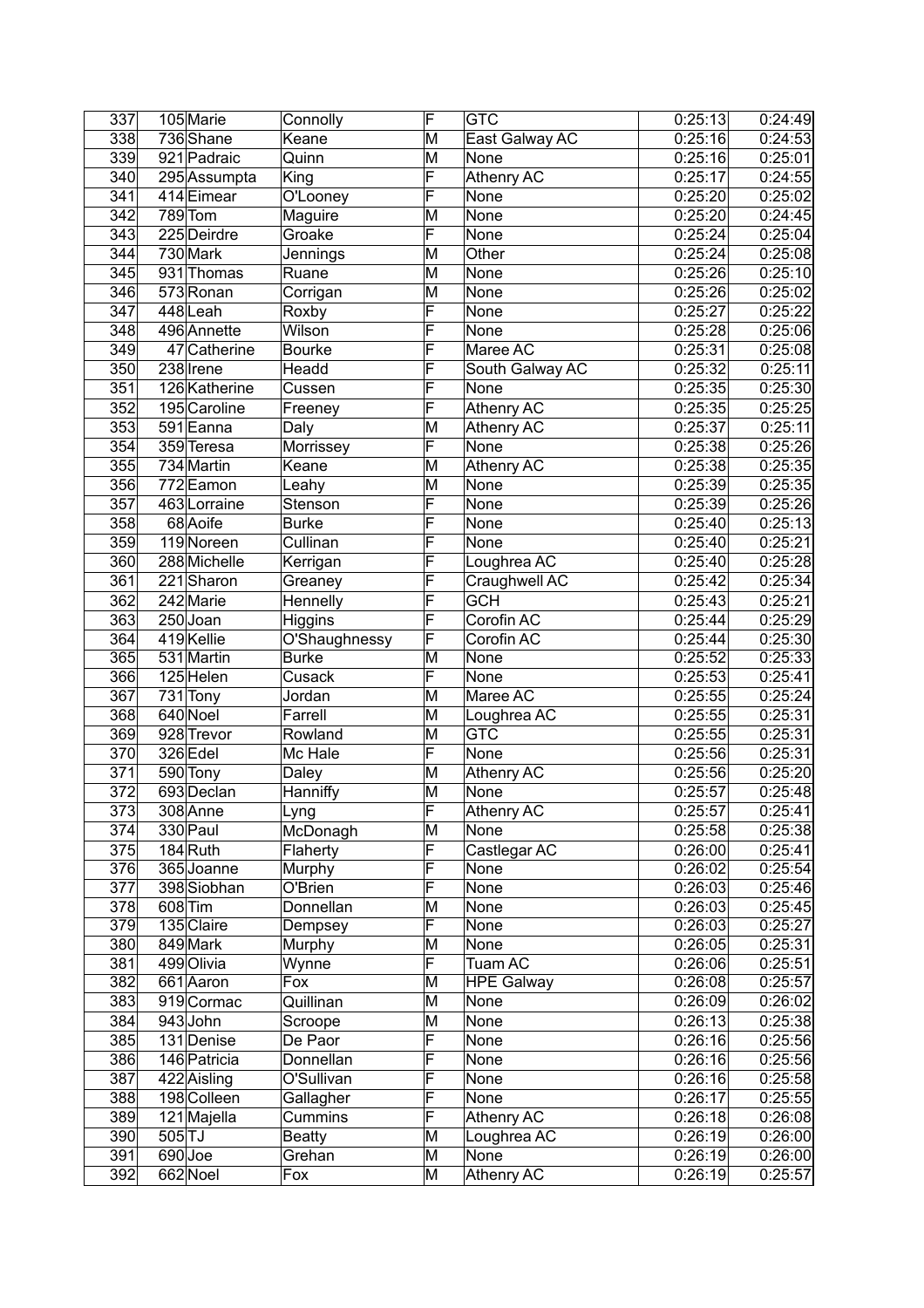| 393 | 351 Emer               | Molloy         | F                       | None                          | 0:26:20 | 0:25:46              |
|-----|------------------------|----------------|-------------------------|-------------------------------|---------|----------------------|
| 394 | $489$ Ray              | Ward           | M                       | Craughwell AC                 | 0:26:21 | $\overline{0:}25:57$ |
| 395 | 516 Kevin              | <b>Brady</b>   | M                       | None                          | 0:26:22 | 0:25:58              |
| 396 | 316 Jane               | Mangan         | F                       | <b>Athenry AC</b>             | 0:26:24 | 0:26:11              |
| 397 | 178 Kathryn            | Finnegan       | F                       | None                          | 0:26:26 | 0:25:55              |
| 398 | $307$ Tara             | Lynch          | F                       | Corofin AC                    | 0:26:26 | 0:26:12              |
| 399 | 260 Rebecca            | Horgan         | F                       | None                          | 0:26:29 | 0:26:18              |
| 400 | 364 Niamh              | Murphy         | F                       | None                          | 0:26:30 | 0:26:21              |
| 401 | 457 Helena             | Scannell       | F                       | <b>GCH</b>                    | 0:26:30 | 0:26:19              |
| 402 | 556 Kieran             | Conboy         | M                       | None                          | 0:26:32 | 0:25:59              |
| 403 | 445 Mary               | Rohan Coll     | F                       | Athenry AC                    | 0:26:33 | 0:26:25              |
| 404 | 113 Valerie            | Coughlan       | F                       | <b>GCH</b>                    | 0:26:33 | 0:26:04              |
| 405 | 838 Rory               | Monaghan       | M                       | Tuam AC                       | 0:26:33 | 0:26:30              |
| 406 | 890 Tony               | O'Callaghan    | M                       | None                          | 0:26:34 | 0:26:14              |
| 407 | 510 Norman             | <b>Black</b>   | M                       | None                          | 0:26:34 | 0:25:58              |
| 408 | 775 David              | Leahy          | M                       | Loughrea AC                   | 0:26:35 | 0:26:21              |
| 409 | 923Dave                | Quinn          | M                       | Loughrea AC                   | 0:26:35 | 0:26:21              |
| 410 | 588 Aidus              | Curran         | M                       | Other                         | 0:26:35 | 0:25:58              |
| 411 | 455 Anna               | Ryan           | $\overline{\mathsf{F}}$ | <b>None</b>                   | 0:26:35 | 0:26:07              |
| 412 | 467 Louise             | Sweeney        | F                       | None                          | 0:26:36 | 0:26:07              |
| 413 | $\overline{41}$ Sinead | <b>Bartley</b> | F                       | None                          | 0:26:36 | 0:26:31              |
| 414 | 294 Moyra              | King           | F                       | None                          | 0:26:38 | 0:26:33              |
| 415 | 357 Marie              | Moran          | F                       | Maree AC                      | 0:26:39 | 0:26:17              |
| 416 | 777 Michael            | Lenehan        | M                       | None                          | 0:26:41 | 0:26:25              |
| 417 | 306 Eamonn             | Hughes         | M                       |                               | 0:26:44 | 0:26:09              |
| 418 | 366 Fiona              | Murray         | F                       | Tuam AC                       | 0:26:45 | 0:26:13              |
| 419 | 432 Lelia              | Quinn          | F                       | None                          | 0:26:47 | 0:26:22              |
| 420 | 715 Robert             | Hoban          | M                       | None                          | 0:26:50 | 0:26:21              |
| 421 | 402 Niamh              | O'Carroll      | F                       | None                          | 0:26:51 | 0:26:24              |
| 422 | 98 Frances             | Conlon         | F                       | None                          | 0:26:53 | 0:26:26              |
| 423 | 716 Donall             | Hoebler        | M                       | None                          | 0:26:54 | 0:26:31              |
| 424 | 485 Marie              | Walsh          | F                       | None                          | 0:26:59 | 0:26:26              |
| 425 | 160 Elaine             | Dunleavy       | F                       | None                          | 0:27:00 | 0:26:42              |
| 426 | 46 Alison              | <b>Boland</b>  | F                       | Tuam AC                       | 0:27:00 | 0:26:43              |
| 427 | 214 Sharon             | Gordon         | F                       | <b>GCH</b>                    | 0:27:02 | 0:26:39              |
| 428 | 223 Audrey             | Greaney        | $\overline{\mathsf{F}}$ | Tuam AC                       | 0:27:02 | 0:26:59              |
| 429 | 44 Evelyn              | Birmingham     | F                       | None                          | 0:27:03 | 0:26:37              |
| 430 | 257 Emily              | Holohan        | F                       | None                          | 0:27:03 | 0:26:35              |
| 431 | 454 Maureen            | Ryan           | F                       | <b>Athenry AC</b>             | 0:27:03 | 0:26:27              |
| 432 | 869 Sean               | Noone          | M                       | None                          | 0:27:04 | 0:26:31              |
| 433 | 248 Anne               | <b>Higgins</b> | F                       | None                          | 0:27:04 | 0:26:33              |
| 434 | 209 Bernie             | Glavin         | F                       | Corofin AC                    | 0:27:07 | 0:26:50              |
| 435 | 309 Jacquie            | Lynskey        | F                       | Athenry AC                    | 0:27:08 | 0:26:58              |
| 436 | 881 Ronan              | O Grady        | M                       | Castlegar AC                  | 0:27:09 | 0:26:52              |
| 437 | 87Laura                | Coen           | $\overline{F}$          | None                          | 0:27:10 | 0:27:05              |
| 438 | 333 Aideen             | McGillicuddy   | F                       | None                          | 0:27:10 | 0:26:43              |
| 439 | 302 Frances            | Leahy          | F                       | Athenry AC                    | 0:27:13 | 0:27:03              |
| 440 | 977 Michael            | Ward           | M                       | None                          | 0:27:13 | 0:26:57              |
| 441 | 767 Stephen            | Lawless        | M                       | None                          | 0:27:13 | 0:26:45              |
| 442 | 718Johnny              | Hooper         | M                       | Corrib AC                     | 0:27:17 | 0:26:50              |
| 443 | $476$ Dee              | Twomey         | F                       | None                          | 0:27:19 | 0:26:58              |
| 444 | 780 Shane              | Lennon         | M                       | Other                         | 0:27:20 | 0:26:51              |
| 445 | $293$ Dee              | King           | F                       | None                          | 0:27:21 | 0:26:46              |
| 446 | 391 Eadaoin            | O Callaghan    | F                       | None                          | 0:27:23 | 0:26:53              |
| 447 | 89 Marie               | Clarke         | $\overline{\mathsf{F}}$ | <b>Turloughmore Scuttlers</b> | 0:27:23 | 0:26:52              |
| 448 | 297 Eimear             | Kyne           | $\overline{\mathsf{F}}$ | <b>Turloughmore Scuttlers</b> | 0:27:24 | 0:26:52              |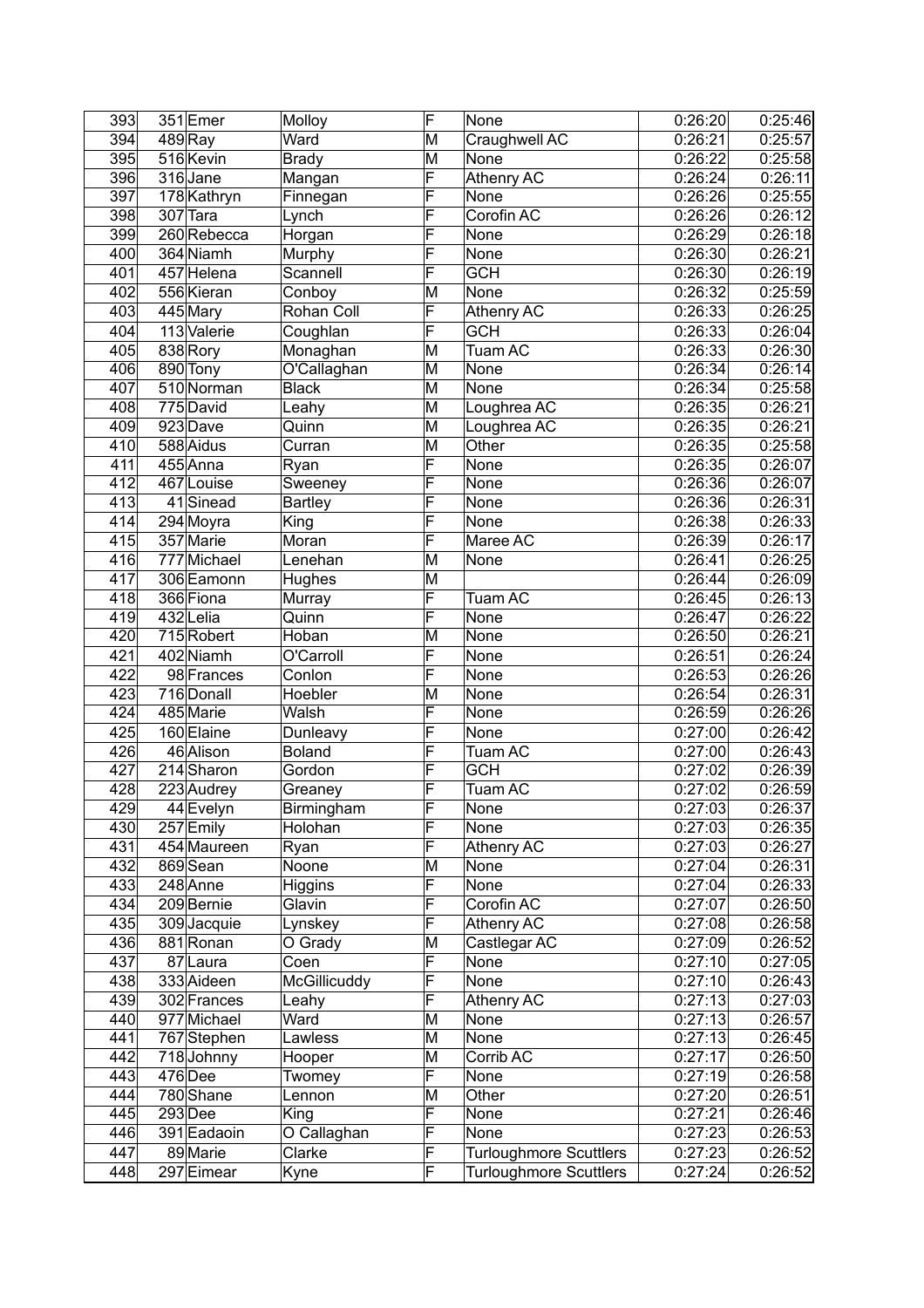| 449 | 779 Gordon     | Lenihan                     | M                       | None                          | 0:27:24 | 0:27:04               |
|-----|----------------|-----------------------------|-------------------------|-------------------------------|---------|-----------------------|
| 450 | 122 Margaret   | Cunningham                  | F                       | <b>Turloughmore Scuttlers</b> | 0:27:24 | 0:26:51               |
| 451 | 863 Enda       | Nolan                       | M                       | None                          | 0:27:27 | 0:27:08               |
| 452 | 69 Nuala       | <b>Burke</b>                | F                       | <b>Turloughmore Scuttlers</b> | 0:27:31 | 0:27:01               |
| 453 | 318 Ger        | Mannion                     | F                       | None                          | 0:27:33 | 0:27:17               |
| 454 | 66 Caron       | <b>Burke</b>                | F                       | Loughrea AC                   | 0:27:36 | 0:27:22               |
| 455 | 541 Michael    | Carey                       | M                       | None                          | 0:27:38 | 0:27:13               |
| 456 | 500Leni        | Zet                         | F                       | None                          | 0:27:39 | 0:27:18               |
| 457 | 38 Louise      | <b>Barrett</b>              | F                       | None                          | 0:27:40 | 0:27:02               |
| 458 | 534 Denis      | <b>Byrne</b>                | M                       | East Galway AC                | 0:27:42 | 0:27:16               |
| 459 | 179 Alma       | Finnegan                    | F                       | Tuam AC                       | 0:27:43 | 0:27:24               |
| 460 | 887 Philip     | Coyle                       | M                       | Castlegar AC                  | 0:27:46 | 0:27:32               |
| 461 | 329 Mary       | <b>McCormack</b>            | F                       | <b>Turloughmore Scuttlers</b> | 0:27:53 | 0:27:21               |
| 462 | 415 Mary       | O'Malley                    | F                       | <b>Turloughmore Scuttlers</b> | 0:27:53 | 0:27:21               |
| 463 | 172 Aoife      | Fannin                      | F                       | None                          | 0:27:54 | 0:27:19               |
| 464 | 568 Eric       | Corbett                     | M                       | None                          | 0:27:56 | 0:27:35               |
| 465 | 774 Kassy      | Counihan                    | F                       |                               | 0:27:57 | 0:27:43               |
| 466 | 155 Mary       | Duane                       | F                       | <b>Athenry AC</b>             | 0:27:58 | 0:27:22               |
| 467 | 490 Fiona      | Weafer                      | F                       | None                          | 0:27:59 | 0:27:33               |
| 468 | 281 Laura      | Kelly                       | F                       | Loughrea AC                   | 0:27:59 | 0:27:47               |
| 469 | 263 Louise     | Hynes                       | F                       | Loughrea AC                   | 0:28:00 | 0:27:47               |
| 470 | 370 Aoife      | Naughton                    | F                       | None                          | 0:28:00 | 0:27:40               |
| 471 | 285 Laura      | Kenny                       | F                       | South Galway AC               | 0:28:00 | 0:27:56               |
| 472 | 215 Helena     | Gorman                      | F                       | Craughwell AC                 | 0:28:03 | 0:27:40               |
| 473 | 115 Marie      | Coyne                       | F                       | <b>Athenry AC</b>             | 0:28:06 | 0:27:29               |
| 474 | 356 Maria      | Moran                       | F                       | None                          | 0:28:06 | 0:27:50               |
| 475 | 157 Mairead    | Duffy                       | F                       | None                          | 0:28:07 | 0:27:50               |
| 476 | 503 Darragh    | <b>Bailey</b>               | M                       | <b>HPE Galway</b>             | 0:28:12 | 0:27:55               |
| 477 | 400 Louise     | O'Callaghan                 | F                       | None                          | 0:28:12 | 0:27:37               |
| 478 | 472 Elaine     | Tobin                       | F                       | Tuam AC                       | 0:28:15 | 0:27:53               |
| 479 | 164 Louise     | Egan                        | F                       | <b>Athenry AC</b>             | 0:28:15 | 0:28:07               |
| 480 | 175 Deirdre    | Farrell                     | F                       | None                          | 0:28:16 | 0:27:52               |
| 481 | $104$ Mags     | Conneely                    | F                       | Corofin AC                    | 0:28:16 | 0:28:02               |
| 482 | 334 Majella    | McGowan                     | F                       | Corofin AC                    | 0:28:16 | 0:28:01               |
| 483 | 790 Niall      | Maguire                     | M                       | None                          | 0:28:19 | 0:28:02               |
| 484 | 988 Diarmuid   | Quill                       | M                       | Craughwell AC                 | 0:28:19 | 0:27:54               |
| 485 | 94 Caroline    | Coll                        | $\overline{\mathsf{F}}$ | None                          | 0:28:21 | 0:27:44               |
| 486 | 196Lucy        | Friel                       | F                       | None                          | 0:28:21 | 0:27:44               |
| 487 | 186 Margaret   | Flannery                    | F                       | Athenry AC                    | 0:28:23 | 0:27:51               |
| 488 | 617 Gordon     | Duane                       | M                       | None                          | 0:28:23 | 0:27:48               |
| 489 | 166 Grainne    | Engels                      | F                       | None                          | 0:28:25 | 0:27:59               |
| 490 | 616 Colin      | Duane                       | M                       | Athenry AC                    | 0:28:25 | 0:28:03               |
| 491 | 906 Fergal     | O'Malley                    | M                       | Tuam AC                       | 0:28:26 | 0:28:17               |
| 492 | 418 Charlotte  | O'Regan                     | F                       | None                          | 0:28:26 | 0:28:11               |
| 493 | 86 Nicola      | Cleary                      | F                       | None                          | 0:28:27 | 0:28:09               |
| 494 | 513 Vince      | Boyle                       | M                       | None                          | 0:28:28 | 0:27:58               |
| 495 | 585 Noel       | Crowley                     | M                       | None                          | 0:28:28 | 0:27:58               |
| 496 | 205 Fiona      | Gilchreest                  | F                       | None                          | 0:28:28 | 0:28:02               |
| 497 | 378 Aine       | NÃ- FhÂ <sub>i</sub> tharta | F                       | None                          | 0:28:32 | 0:28:15               |
| 498 | 883 Kieran     | O Leary                     | M                       | Craughwell AC                 | 0:28:33 | 0:28:09               |
| 499 | 63 Tara        | <b>Browne</b>               | F                       | None                          | 0:28:33 | 0:28:07               |
| 500 | 317 Deirdre    | Mannion                     | F                       | None                          | 0:28:34 | $\overline{0}$ :28:18 |
| 501 | 280 Niamh      | Kelly                       | F                       | <b>HPE Galway</b>             | 0:28:36 | 0:28:16               |
| 502 | 354 Anne Marie | Moore                       | F                       | None                          | 0:28:40 | 0:28:01               |
| 503 | 78 Anita       | Carr                        | F                       | None                          | 0:28:44 | 0:28:24               |
| 504 | 169 Fiona      | Fahy                        | F                       | None                          | 0:28:47 | 0:28:19               |
|     |                |                             |                         |                               |         |                       |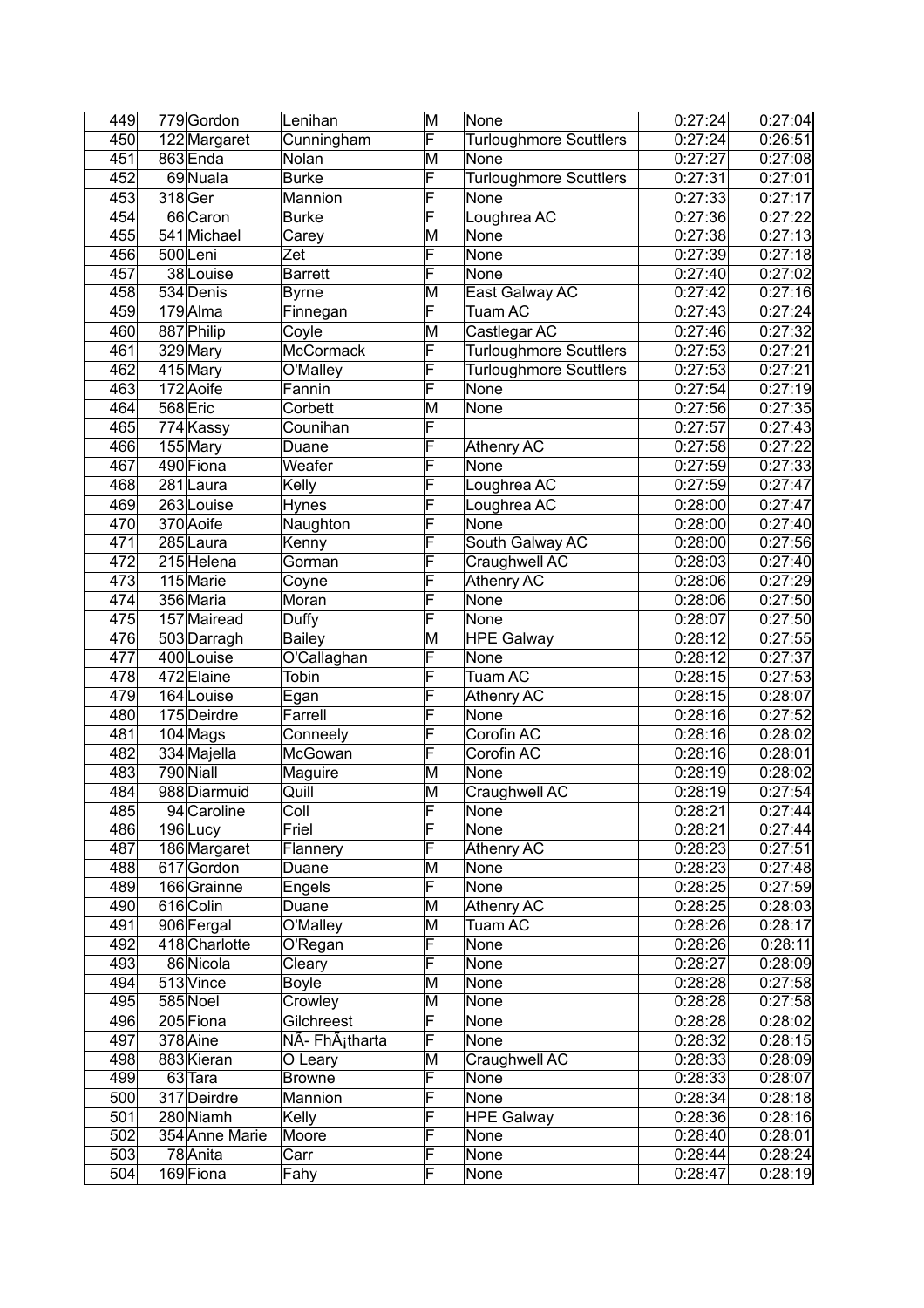| 505              |         | 101 Mary               | Connaughton          | F                       | Athenry AC                    | 0:28:47 | 0:28:09 |
|------------------|---------|------------------------|----------------------|-------------------------|-------------------------------|---------|---------|
| 506              |         | 703 Padraig            | Headd                | M                       | Loughrea AC                   | 0:28:48 | 0:28:16 |
| 507              |         | 174 Mary               | Farrell              | F                       | None                          | 0:28:49 | 0:28:26 |
| 508              |         | 39 Ciara               | <b>Barrett</b>       | F                       | None                          | 0:28:53 | 0:28:46 |
| 509              |         | 314 Karen              | Malherbe             | F                       | None                          | 0:28:59 | 0:28:32 |
| 510              |         | 283 Adrienne           | Kenny                | F                       | Tuam AC                       | 0:29:00 | 0:28:43 |
| $\overline{511}$ |         | 450 Charlotte          | Rufie                | F                       | None                          | 0:29:01 | 0:28:26 |
| 512              |         | 352 Gail               | Molloy               | F                       | Corofin AC                    | 0:29:05 | 0:28:31 |
| 513              |         | 243 Karen              | Hennessy             | F                       | Corofin AC                    | 0:29:05 | 0:28:31 |
| 514              |         | 729 Trevor             | Jennings             | M                       | Castlegar AC                  | 0:29:10 | 0:28:49 |
| 515              |         | 265 Maria              | Jennings             | F                       | <b>CRH</b>                    | 0:29:10 | 0:28:49 |
| 516              |         | 267 Maeve              | Joyce                | F                       | <b>None</b>                   | 0:29:10 | 0:28:46 |
| 517              |         | 474 Shauna             | <b>Tomas</b>         | F                       | <b>Athenry AC</b>             | 0:29:11 | 0:29:04 |
| 518              |         | 180 Audrey             | Finnerty             | F                       | None                          | 0:29:13 | 0:29:08 |
| 519              |         | 725 Gerry              | Hurley               | M                       | None                          | 0:29:14 | 0:28:46 |
| 520              | 358 Viv |                        | Morgan               | F                       | <b>Turloughmore Scuttlers</b> | 0:29:16 | 0:28:45 |
| 521              |         | 347 Caroline           | Mitchell             | F                       | Athenry AC                    | 0:29:17 | 0:28:41 |
| 522              |         | 168 Caroline           | Fahy                 | $\overline{\sf F}$      | None                          | 0:29:18 | 0:28:46 |
| $\overline{523}$ |         | 199 Dorothy            | Gallagher            | F                       | $\overline{\text{GCH}}$       | 0:29:20 | 0:28:40 |
| 524              |         | $\overline{9}$ 2 Betty | Coleman              | F                       | Craughwell AC                 | 0:29:21 | 0:28:58 |
| 525              |         | 130 Niamh              | De Paor              | F                       | None                          | 0:29:21 | 0:29:10 |
| 526              |         | 246 Ciara              | Heverin              | F                       | Corrib AC                     | 0:29:24 | 0:28:57 |
| 527              |         | 497 Cheryl             | Winston              | F                       | Athenry AC                    | 0:29:25 | 0:29:15 |
| 528              |         | 969 Robert             | Walsh                | M                       | None                          | 0:29:26 | 0:29:03 |
| 529              |         | 929 Bradley            | Rowles               | M                       | None                          | 0:29:29 | 0:29:05 |
| 530              |         | 388 Sharon             | Noone                | F                       | None                          | 0:29:29 | 0:28:57 |
| 531              |         | 395 Mary               | O Reilly             | F                       | None                          | 0:29:31 | 0:29:13 |
| 532              |         | 613Liam                | Doonan               | M                       | None                          | 0:29:31 | 0:29:06 |
| 533              |         | 116 Aisling            | $\overline{C}$ rehan | F                       | None                          | 0:29:32 | 0:29:02 |
| 534              |         | 59 Deirdre             | <b>Broderick</b>     | F                       | None                          | 0:29:33 | 0:29:03 |
| 535              |         | 678 Paddy              | Gilmore              | M                       | Tuam AC                       | 0:29:33 | 0:29:22 |
| 536              |         | 348 Clare              | Mitchell             | F                       | Athenry AC                    | 0:29:34 | 0:28:58 |
| 537              |         | 158 Ann-Marie          | Duggan               | F                       | None                          | 0:29:34 | 0:29:18 |
| 538              |         | 553 Veronica           | Coffey               | F                       | <b>Athenry AC</b>             | 0:29:38 | 0:29:00 |
| 539              |         | 627 Declan             | Egan                 | $\overline{\mathsf{M}}$ | None                          | 0:29:41 | 0:29:14 |
| 540              |         | 95 Gillian             | Collins              | $\overline{\mathsf{F}}$ | <b>GCH</b>                    | 0:29:42 | 0:29:14 |
| $\overline{541}$ |         | 123 Jackie             | Curley               | $\overline{\mathsf{F}}$ | None                          | 0:29:45 | 0:29:17 |
| 542              |         | 393 Teresa             | O Dea                | F                       | Tuam AC                       | 0:29:46 | 0:29:27 |
| 543              |         | 416 Caroline           | O'Malley             | F                       | Corofin AC                    | 0:29:52 | 0:29:15 |
| 544              |         | 681 Michael            | Glynn                | M                       | Athenry AC                    | 0:29:52 | 0:29:35 |
| 545              |         | 484 Martina            | Walsh                | F                       | None                          | 0:29:57 | 0:29:24 |
| 546              |         | 438 Loretta            | Raftery              | F                       | East Galway AC                | 0:30:00 | 0:29:34 |
| 547              |         | 296 Sarah              | King                 | F                       | None                          | 0:30:01 | 0:29:33 |
| 548              |         | 447 Marie              | Rooney               | F                       | Craughwell $AC$               | 0:30:04 | 0:29:40 |
| 549              |         | 237 Emma               | Hawkes               | F                       | Loughrea AC                   | 0:30:06 | 0:29:52 |
| 550              |         | 397 Edwena             | O Toole              | F                       | None                          | 0:30:06 | 0:29:42 |
| 551              |         | $120$ Jane             | Cullinane            | F                       | Loughrea AC                   | 0:30:11 | 0:29:44 |
| 552              |         | 336 Teresa             | McGrath              | F                       | Athenry AC                    | 0:30:12 | 0:29:54 |
| 553              |         | 311 Claire             | Madden               | F                       | Maree AC                      | 0:30:13 | 0:29:51 |
| 554              |         | 338 Caroline           |                      | F                       | Tuam AC                       | 0:30:14 | 0:29:45 |
|                  |         |                        | McHugh               | F                       |                               |         |         |
| 555              |         | 401 Caroline           | O'Callaghan          | $\overline{\mathsf{F}}$ | Turloughmore Scuttlers        | 0:30:15 | 0:29:45 |
| 556              |         | 151 Elaine             | Doran                | F                       | Maree AC                      | 0:30:16 | 0:29:54 |
| $\overline{557}$ |         | 76 Delma               | Carey                | F                       | None                          | 0:30:22 | 0:29:54 |
| 558              |         | 361 Eugenie            | Mullarkey            |                         | Tuam AC                       | 0:30:22 | 0:29:53 |
| 559              |         | 950 Philip             | Smith                | M                       | None                          | 0:30:24 | 0:29:54 |
| 560              |         | 800 Michael            | Mc Bride             | M                       | None                          | 0:30:33 | 0:29:58 |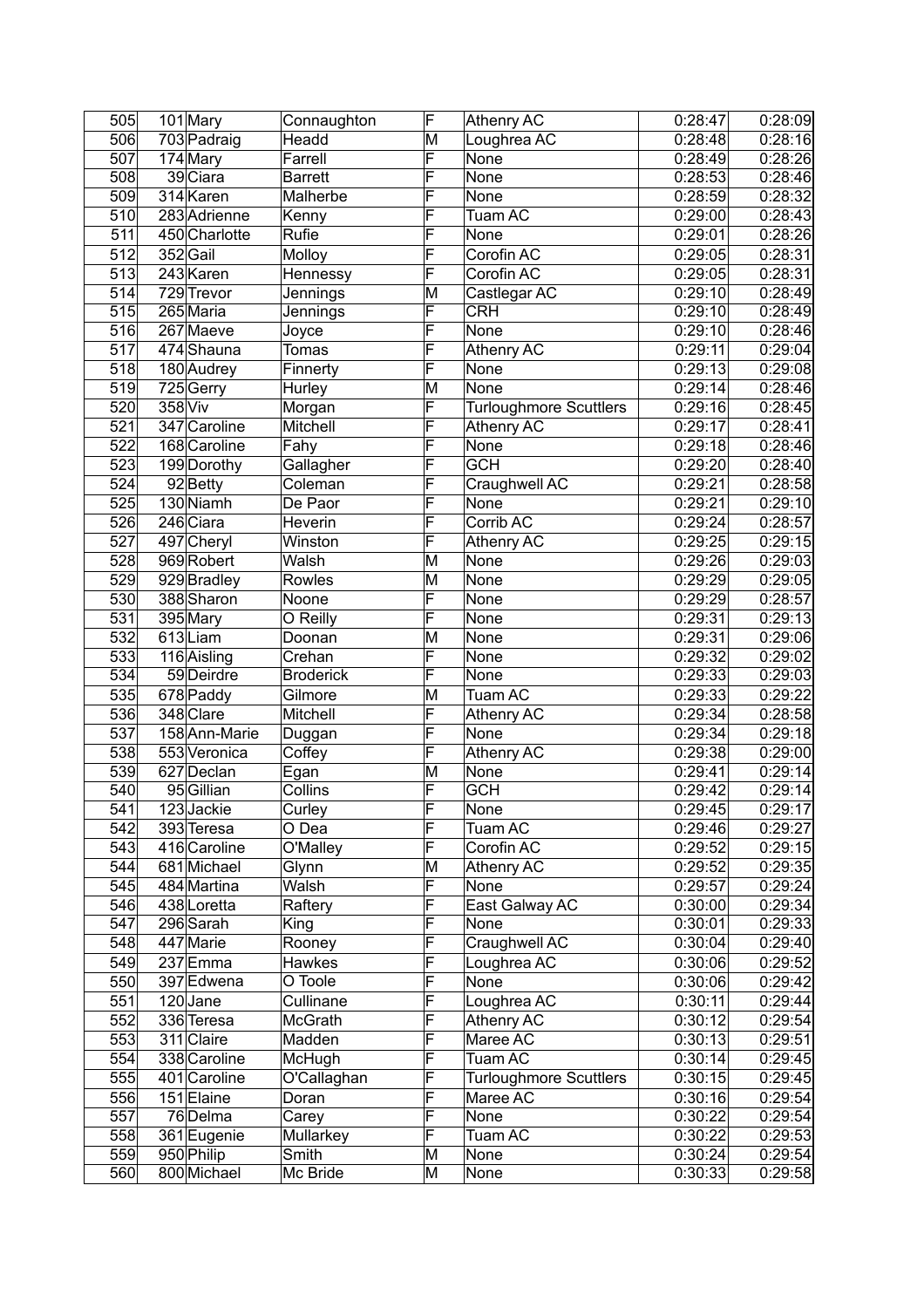| 561              |         | 229Emma        | Halloran            | F                       | None                          | 0:30:33              | 0:30:06 |
|------------------|---------|----------------|---------------------|-------------------------|-------------------------------|----------------------|---------|
| 562              | 266 Liz |                | Jennings            | F                       | <b>HPE Galway</b>             | 0:30:36              | 0:30:07 |
| 563              |         | 159 Eleanor    | Duignan             | F                       | Corrib AC                     | 0:30:37              | 0:30:08 |
| 564              |         | 420 Angelina   | O'Shea              | F                       | None                          | 0:30:39              | 0:30:05 |
| 565              |         | 290 Jayne      | Killian             | F                       | <b>GCH</b>                    | 0:30:39              | 0:30:18 |
| 566              |         | 518 Adrian     | <b>Brannelly</b>    | M                       | None                          | 0:30:40              | 0:30:02 |
| $\overline{567}$ |         | 360 Bernie     | Mulderrig           | F                       | None                          | 0:30:41              | 0:30:09 |
| 568              |         | 183Emer        | Flaherty            | F                       | None                          | 0:30:43              | 0:30:40 |
| 569              |         | 270 Aisling    | Keane               | F                       | None                          | 0:30:47              | 0:30:11 |
| 570              |         | 413 Annie      | O'Hara              | F                       | None                          | 0:30:49              | 0:30:11 |
| 571              |         | 298 Trish      | Lally               | F                       | <b>Turloughmore Scuttlers</b> | 0:30:51              | 0:30:20 |
| 572              |         | 315 Ramona     | Mallen              | F                       | None                          | 0:30:56              | 0:30:32 |
| 573              |         | 482 Laoise     | Walsh               | F                       | None                          | 0:30:59              | 0:30:23 |
| 574              |         | 469 Anita      | Talbot              | F                       | None                          | 0:30:59              | 0:30:52 |
| 575              |         | 509 Vinny      | <b>Beirne</b>       | M                       | None                          | 0:31:01              | 0:30:42 |
| 576              |         | 73 Lorna       | Cahill              | F                       | None                          | 0:31:05              | 0:30:43 |
| 577              |         | 226 Eadaoin    | Guilfoyle           | F                       | None                          | 0:31:05              | 0:30:44 |
| 578              |         | 441 Sinead     | Reilly              | F                       | <b>Athenry AC</b>             | 0:31:06              | 0:30:28 |
| 579              |         | 220 Maura      |                     | F                       | Craughwell AC                 | 0:31:08              | 0:31:07 |
| 580              |         | 349 Carmel     | Greaney<br>Mitchell | F                       |                               | 0:31:09              |         |
|                  |         |                |                     | F                       | <b>Athenry AC</b>             |                      | 0:30:46 |
| 581              |         | 440 Irene      | Regan               |                         | None                          | 0:31:10              | 0:30:45 |
| 582              |         | $411$ Chris    | O'Gorman            | F<br>F                  | Corofin AC                    | 0:31:12              | 0:30:37 |
| 583              |         | 479 Aimee      | <b>Walls</b>        | F                       | None                          | 0:31:13              | 0:30:52 |
| 584              |         | 292 Claire     | Kilroy              |                         | Other                         | 0:31:33              | 0:31:15 |
| 585              |         | 406 Majella    | O'Dea               | F                       | None                          | 0:31:40              | 0:31:19 |
| 586              |         | $244$ Edel     | Herlihy             | F                       | Loughrea AC                   | 0:31:45              | 0:31:32 |
| 587              |         | 327 Kelly      | McArdle             | F                       | None                          | 0:31:48              | 0:31:21 |
| 588              |         | $471$ Aine     | Tivnan              | F                       | None                          | 0:31:49              | 0:31:22 |
| 589              |         | 32 Alice       | Duffy               | F                       | <b>Athenry AC</b>             | 0:31:52              | 0:31:13 |
| 590              |         | 31 Anita       | O'Hare              | F                       | <b>Athenry AC</b>             | 0:31:54              | 0:31:15 |
| 591              |         | 491 Joanne     | Whelan              | F                       | Craughwell AC                 | 0:31:56              | 0:31:30 |
| 592              |         | 134 Yvonne     | Dempsey             | F                       | None                          | 0:31:57              | 0:31:21 |
| 593              |         | 399 Niamh      | O'Brien             | F                       | None                          | 0:32:08              | 0:31:32 |
| 594              |         | 380 Deirdre    | Ni Mhaolain         | F                       | Corofin AC                    | 0:32:09              | 0:31:34 |
| 595              |         | 208 Olivia     | Gilmartin           | F                       | Corofin AC                    | 0:32:12              | 0:31:57 |
| 596              |         | 133 Aisling    | Deely               | F                       | Loughrea AC                   | 0:32:14              | 0:31:57 |
| 597              |         | 170 Michelle   | Fahy                | F                       | Tuam AC                       | 0:32:18              | 0:31:49 |
| 598              |         | 385 Niamh      | Nolan               | F                       | Craughwell AC                 | 0:32:25              | 0:31:50 |
| 599              |         | 405 Siobhan    | O'Dea               | $\overline{\mathsf{F}}$ | Tuam AC                       | 0:32:34              | 0:32:12 |
| 600              |         | 277 Carmel     | Kelly               | F                       | None                          | 0:32:44              | 0:32:18 |
| 601              |         | 594 Andrew     | Davey               | M                       | None                          | 0:32:45              | 0:32:18 |
| 602              |         | $435$ Cait     | Quinn               | F                       | Loughrea AC                   | 0:32:52              | 0:32:34 |
| 603              |         | 654 Kieran     | Flesk               | M                       | None                          | 0:32:56              | 0:32:26 |
| 604              |         | 189 Eilis      | Foran               | F                       | None                          | 0:32:56              | 0:32:18 |
| 605              |         | 335 Michelle   | Mcgrath             | F                       | None                          | 0:32:57              | 0:32:41 |
| 606              |         | 375 Emer       | Ni Dhomhnaill       | F                       | None                          | 0:32:58              | 0:32:37 |
| 607              |         | 218 Michelle   | Greally             | F                       | Loughrea AC                   | 0:33:00              | 0:32:38 |
| 608              |         | 247 Charo      | Hibionada           | F                       | None                          | 0:33:10              | 0:32:43 |
| 609              |         | 145 Cathelijne | Donders Seoighe     | F                       | None                          | 0:33:11              | 0:32:44 |
| 610              |         | 139 Elaine     | Dobell              | F                       | None                          | 0:33:13              | 0:32:51 |
| 611              |         | 34 Janan       | Alani               | F                       | None                          | 0:33:19              | 0:33:04 |
| 612              |         | 453Jackie      | Ryan                | F                       | <b>GCH</b>                    | $\overline{0:}33:19$ | 0:32:57 |
| 613              |         | 287 Lynne      | Kerr                | F                       | Castlegar AC                  | 0:33:31              | 0:33:00 |
| 614              |         | 99Sinead       | Conlon              | F                       | None                          | 0:33:38              | 0:33:04 |
| 615              |         | 81 Triona      | Cavanagh            | $\overline{\mathsf{F}}$ | None                          | 0:33:44              | 0:33:26 |
| 616              |         | 203 Helen      | Garvey              | F                       | None                          | 0:34:01              | 0:33:30 |
|                  |         |                |                     |                         |                               |                      |         |